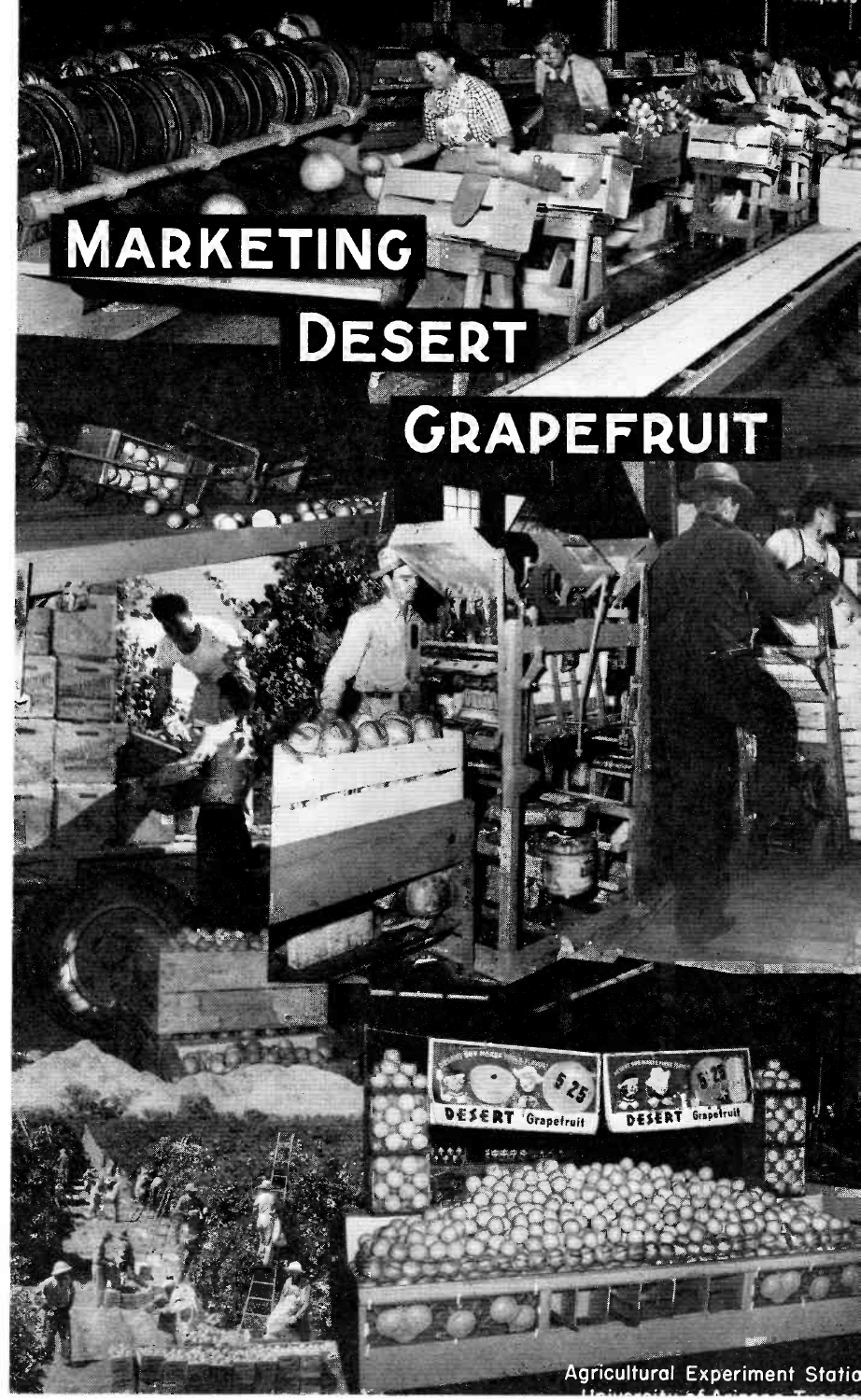## ORGANIZATION

## BOARD OF REGENTS

|                                                                  | Public Instruction |
|------------------------------------------------------------------|--------------------|
|                                                                  |                    |
|                                                                  |                    |
|                                                                  |                    |
|                                                                  |                    |
|                                                                  |                    |
|                                                                  |                    |
|                                                                  |                    |
|                                                                  |                    |
| JAMES BYRON MCCORMICK, S.J.D., LL.D. President of the University |                    |

ROBERT L. NUGENT, Ph.D. <u>Manual Museum</u> Vice-President of the University

# EXPERIMENT STATION STAFF

## AGRICULTURAL ECONOMICS DEPARTMENT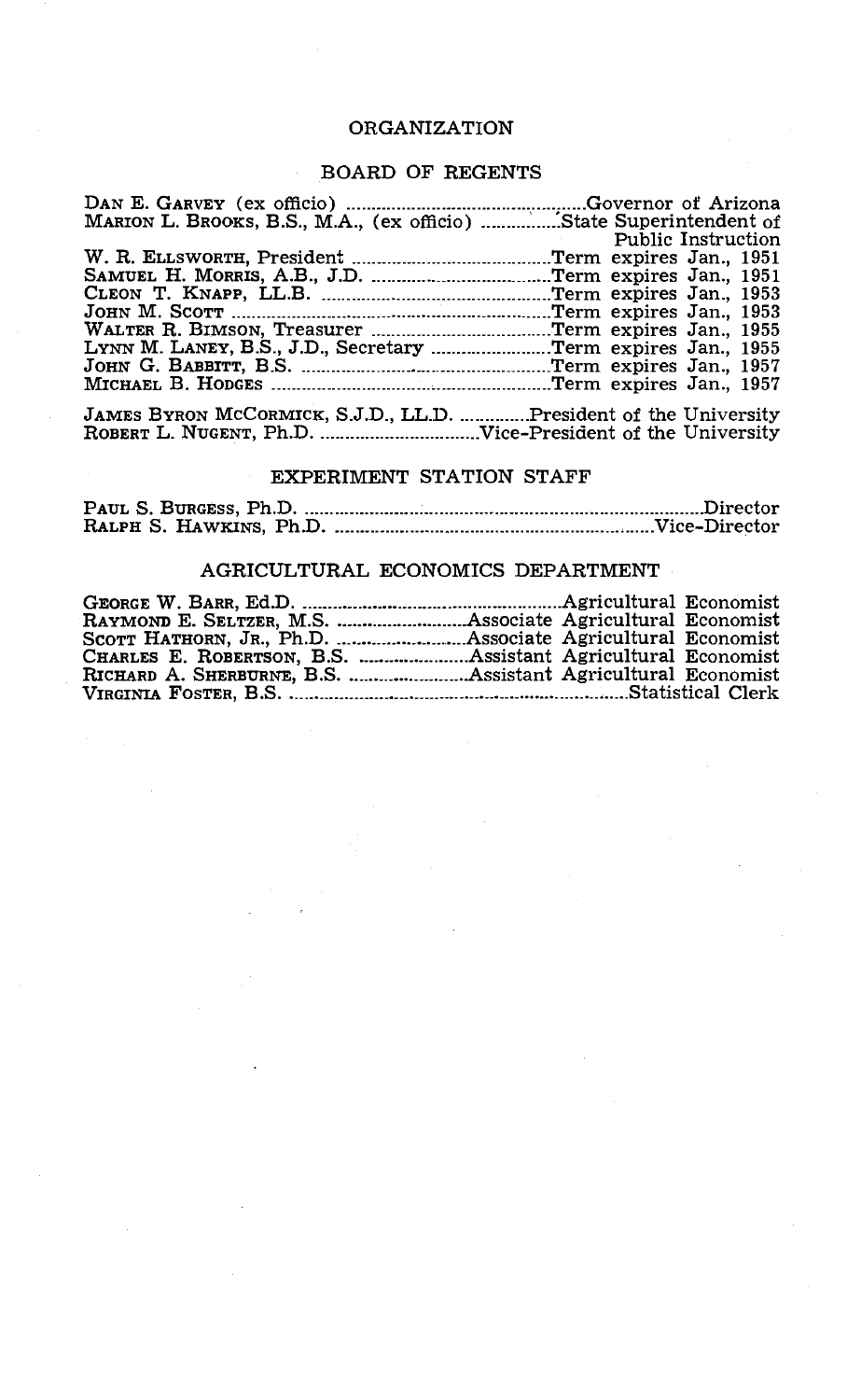## TABLE OF CONTENTS

| OTHER DESERT GRAPEFRUIT MARKETING PUBLICATIONS AVAILABLE 29 |  |
|-------------------------------------------------------------|--|

# ILLUSTRATIONS

| FIGURE 1.-GRAPEFRUIT PRODUCTION BY STATES AND DESERT "ON TREE"                                                                 |  |
|--------------------------------------------------------------------------------------------------------------------------------|--|
|                                                                                                                                |  |
| FIGURE 3.—MOVEMENT OF FRESH DESERT GRAPEFRUIT BY WEEKS, 1941-42.                                                               |  |
| FIGURE 4.-MOVEMENT OF DESERT GRAPEFRUIT TO CANNERIES BY WEEKS,                                                                 |  |
| FIGURE 5.-DESTINATION OF SHIPMENTS OF DESERT GRAPEFRUIT  13                                                                    |  |
|                                                                                                                                |  |
| FIGURE 7.-F.O.B. CAR AND "ON TREE" PRICE OF FRESH DESERT GRAPEFRUIT,                                                           |  |
| FIGURE 8.-AVERAGE F.O.B. PRICE FOR FRESH DESERT GRAPEFRUIT BY WEEKS,                                                           |  |
| FIGURE 9. "ON TREE" PRICE, NUMBER OF BOXES SOLD, AND GROSS FARM<br>INCOME FROM DESERT GRAPEFRUIT, 1930-31 THROUGH 1947-48., 21 |  |
| FIGURE 10.—DIVISION OF THE CONSUMER'S GRAPEFRUIT DOLLAR  24                                                                    |  |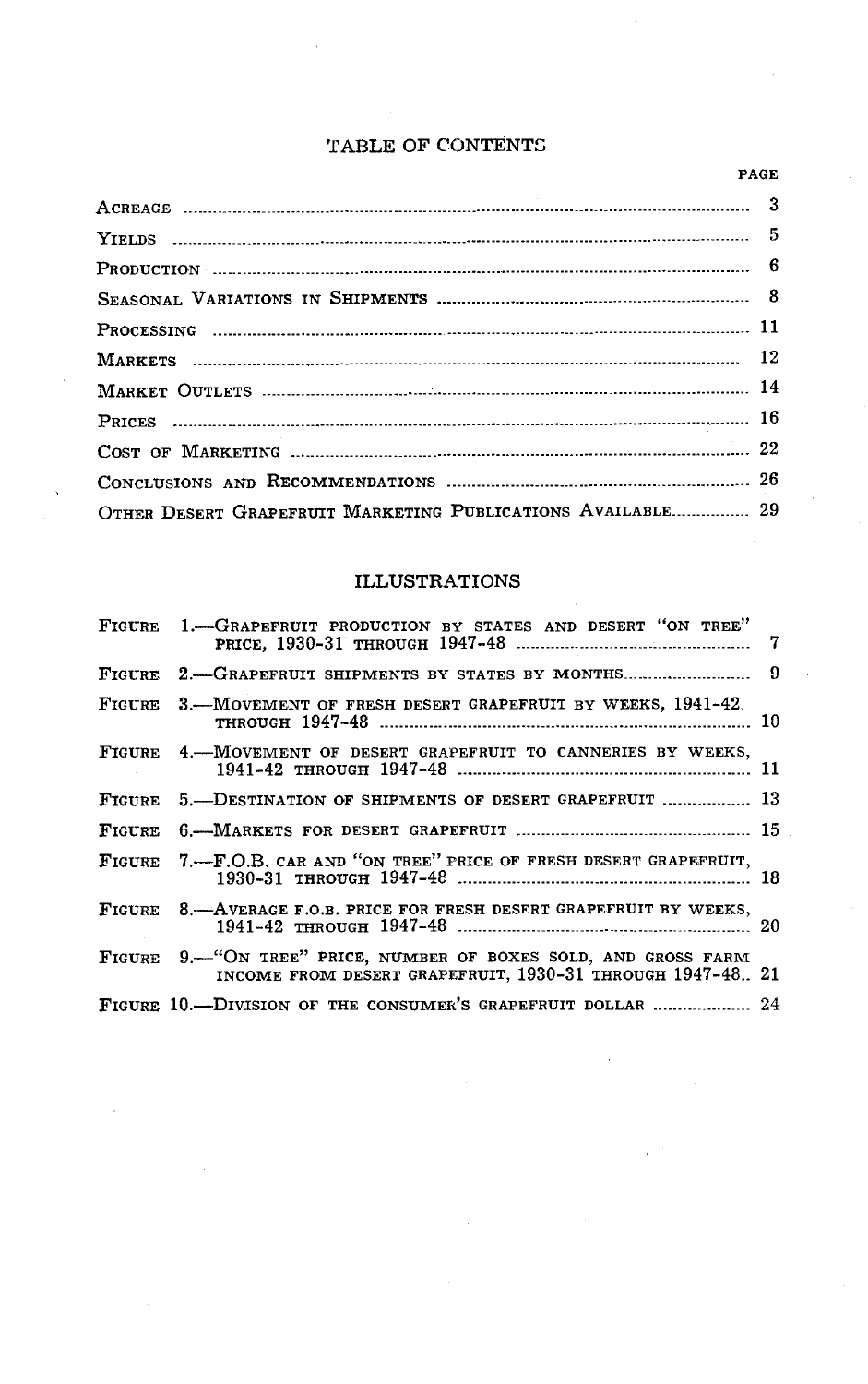# MARKETING DESERT GRAPEFRUIT

# BY R. E. SELTZER

There are four principal grapefruit-producing areas in the United States. Florida, Texas, and the California-Arizona desert area produce winter grapefruit. A small area in Southern California produces summer grapefruit.

In Arizona, grapefruit production is concentrated in Maricopa<br>and Yuma counties, with a small amount of production in Pima<br>County. In California, the desert grapefruit area includes the Imperial Valley, in Imperial County, and the Coachella Valley lying in that part of Riverside County south and east of the San Gorgonio Pass. The desert grapefruit industry is of comparatively recent

origin. Although grapefruit have been grown in the United States since about 1809, when plantings were made in Florida, it was not until 1890 that trees were set out in the desert. In that year a grove was started at Riverside, California, by Twogood and Cutter, pioneer nurserymen. Two years later the first grape-<br>fruit was planted in Arizona at the Clayson ranch just outside<br>Phoenix. About the same time, H. W. Blaisdell planted citrus at<br>Yuma. Grapefruit entered a new

### ACREAGE

Acreage bearing grapefruit in the United States and in the desert has more than doubled since 1930. During the same period, acreage increased by 50 per cent in Florida and 500 per cent in Texas.<br>The bearing acreage of grapefruit in the United States has

more than doubled since  $1\overline{9}30$ . In that year there were 88,000 acres in bearing. In 1948 there were 200,000 acres. Table 1 shows

The desert grapefruit industry has developed since World War I.<br>In 1919 there were about 500 acres in bearing. Five years later there were 1,000 acres, 10,000 acres in 1931, and the peak of 22,000 acres was reached in 1938. Since 1938, acreage has declined until of the commercial plantings occurred during the six-year period 1929 -1933.

The grapefruit industry of Texas has developed over the same period as the desert industry, but at a more rapid rate. In 1919 there were just about 100 acres of grapefruit in Texas. Five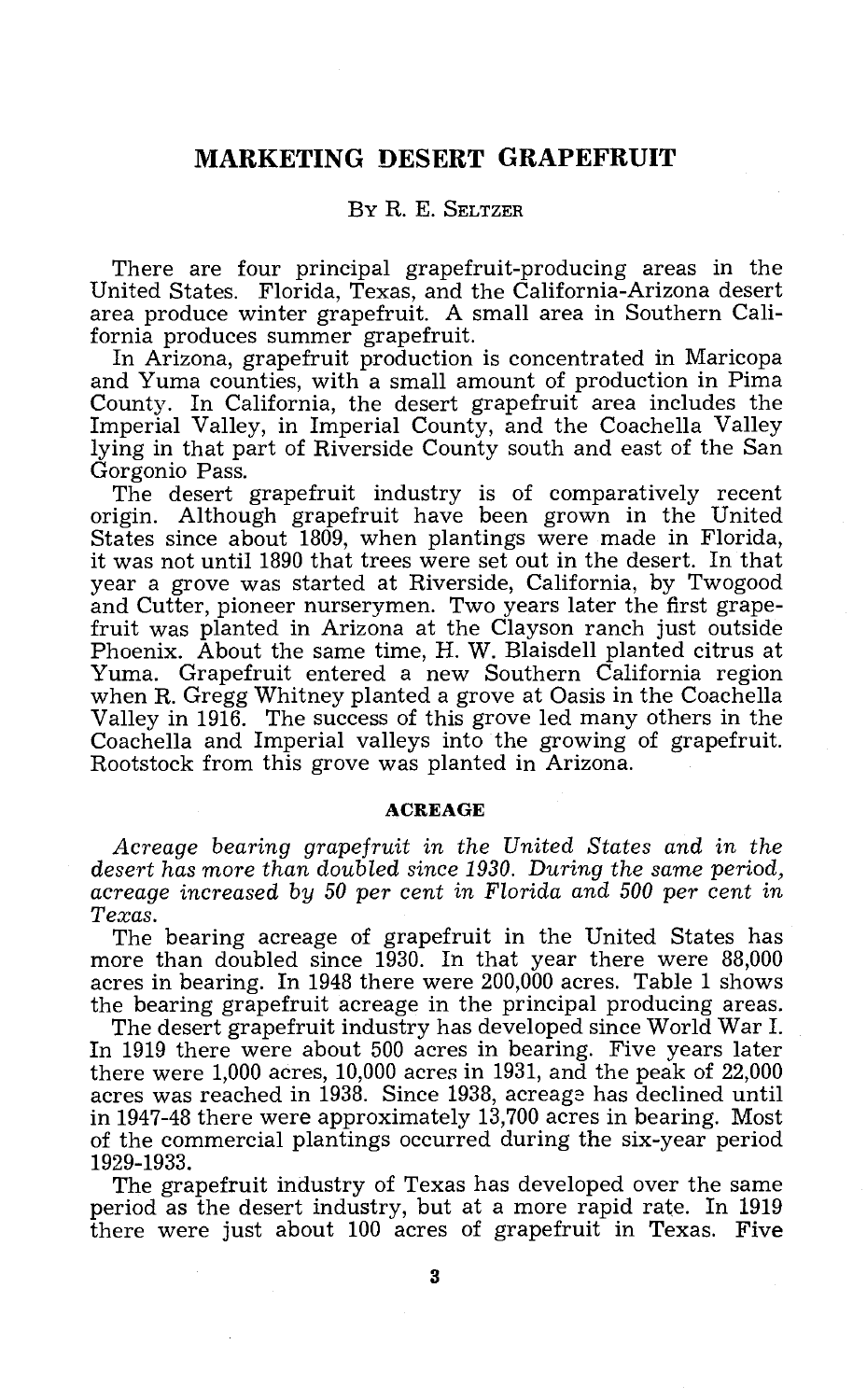| Crop year | Arizona<br>California<br>Desert | Florida | Texas  | United States |
|-----------|---------------------------------|---------|--------|---------------|
|           | (1000)                          | (1000)  | (1000) | (1000)        |
| 1930-31   | 9.1                             | 60.0    | 15.3   | 88.6          |
| 1931-32   | 10.0                            | 67.8    | 21.9   | 104.0         |
| 1932-33   | 11.0                            | 72.0    | 34.0   | 121.9         |
| 1933-34   | 12.5                            | 75.9    | 47.4   | 141.3         |
| 1934-35   | 14.9                            | 78.3    | 57.9   | 157.1         |
| 1935-36   | 18.9                            | 82.4    | 64.4   | 172.2         |
| 1936-37   | 20.2                            | 84.1    | 70.0   | 182.5         |
| 1937-38   | 21.7                            | 85.8    | 71.0   | 187.3         |
| 1938-39   | 21.9                            | 87.0    | 72.0   | 189.4         |
| 1939-40   | 21.7                            | 87.5    | 73.1   | 190.8         |
| 1940-41   | 20.1                            | 88.0    | 74.1   | 190.9         |
| 1941-42   | 19.4                            | 88.2    | 75.1   | 191.7         |
| 1942-43   | 19.1                            | 89.0    | 76.0   | 193.0         |
| 1943-44   | 18.3                            | 89.5    | 76.8   | 194.1         |
| 1944-45   | 18.3                            | 90.0    | 77.0   | 194.6         |
| 1945-46   | 17.6                            | 90.5    | 78.6   | 196.6         |
| 1946-47   | 17.0                            | 91.0    | 80.0   | 198.5         |
| 1947-48   | 13.7                            | 93.0    | 80.5   | 200.0         |

TABLE 1.-ESTIMATED BEARING GRAPEFRUIT ACREAGE, 1930-31-1947-481

'Source: "Citrus Fruits, Production, Farm Disposition, Value and Utilization of Sales," U.S.D.A., B.A.E.

years later there were 2,500 acres, 15,000 acres in 1930, and since pansion occurred during the period 1930-38 when acreage in-<br>creased from 15,000 to 72,000. Low prices then retarded further<br>expansion until World War II. Considerable new acreage was<br>added during the war, with most of the

started in grapefruit, Florida was already well established as a producer of this fruit, having in 1919, 26,000 acres in bearing. Bearing acreage in Florida has expanded gradually to a peak of 93,000 in 1947 -48.

Planting of grapefruit has practically ceased in all producing are reducing grapefruit acreage as rapidly as possible. Top-<br>working to oranges and lemons, abandonment and pulling up of<br>groves, and the sale of citrus land near cities for residential pur-<br>poses have all resulted in a de is the only state likely to have a substantial increase in bearing acreage during the next few years. New acreage planted in recent years has consisted mostly of pinks, Ruby Blush, and other specialty items.

Within the desert there has been a general reduction in grape- fruit acreage during the past seven years. Prices during the war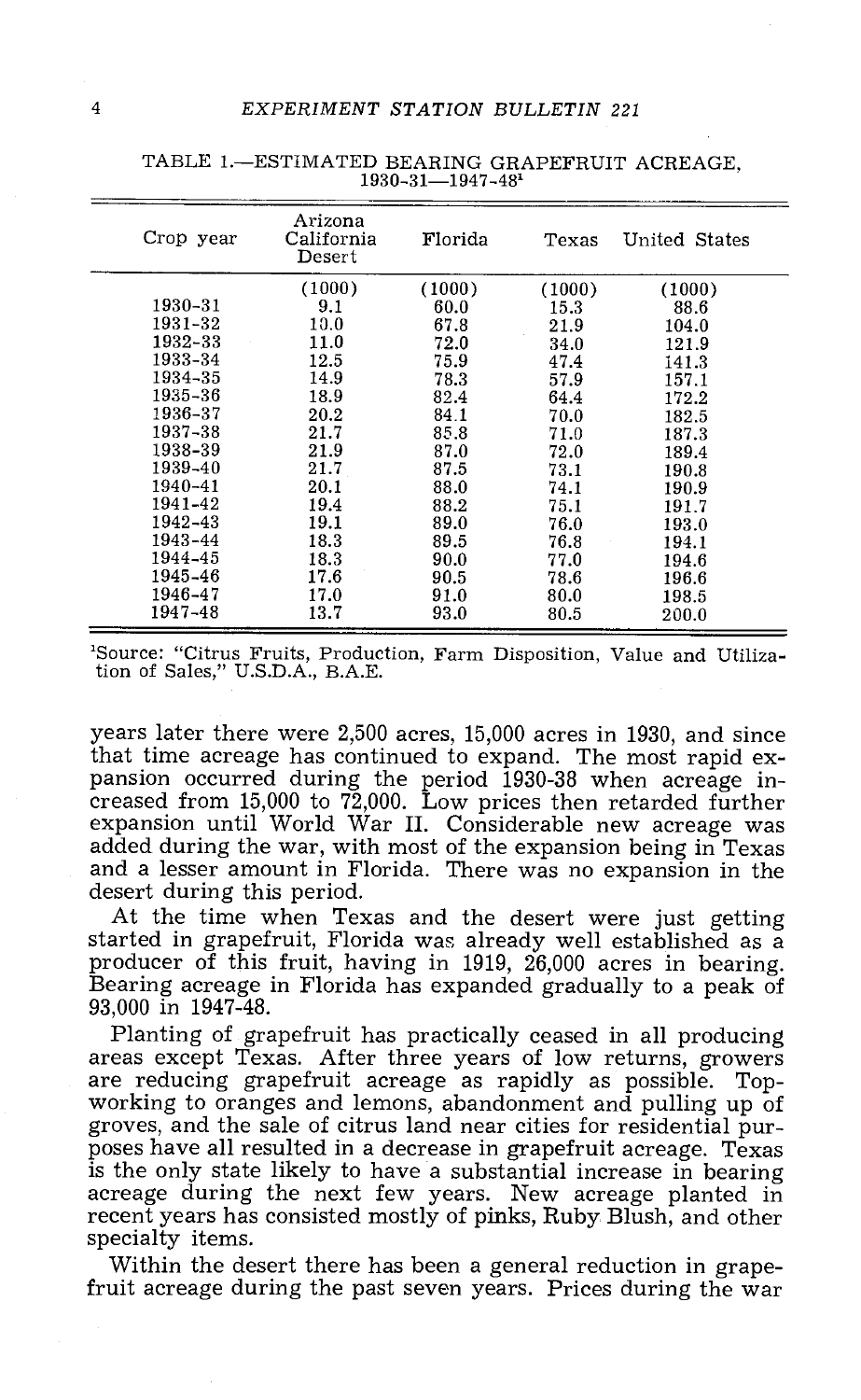| Year          | Phoenix | Yuma  | Imperial | Coachella |
|---------------|---------|-------|----------|-----------|
| 1941-42       | 12.000  | 1.000 | 3.500    | 2.400     |
| 1942-43       | 12,000  | 1.160 | 3,500    | 2,384     |
| 1943-44       | 11,500  | 1.160 | 3.300    | 2,375     |
| 1944-45       | 11.500  | 1.160 | 3.200    | 2.410     |
| 1945-46       | 11,400  | 1,160 | 3.100    | 1.969     |
| 1946-47       | 11.200  | 1.160 | 3,000    | 1,960     |
| $1947 - 48^2$ | 9,600   | 1,160 | 2,000    | 2.080     |

TABLE 2.- DESERT GRAPEFRUIT ACREAGE, BY DISTRICTS<sup>1</sup>

'Source: Desert Grapefruit Administrative Committee.

'Estimate, Department of Agricultural Economics, University of Arizona.

were very good and the growers made money. Since the war a combination of low prices and high costs has resulted in returns so unprofitable that growers have been forced to make a reduction in acreage. This reduction has been most pronounced in the Phoenix and Imperial areas where high labor and water<br>costs combined with a relatively low yield have made costs of<br>production and marketing per packed box higher than in the<br>other three areas. Acreage at Yuma has been taken place in the Imperial Valley with only a slight amount in the Coachella area.

#### YIELDS

No general producing area has an apparent advantage in yield over the others. Within the desert, Yuma and Coachella have

Among the three areas producing winter grapefruit in the United States there appears to be very little difference in yield. In recent years yields in all areas have been around 8 to 10 tons per acre. Yields in all areas ha rent figures are among the highest on record. In attaining the high level of yield now prevailing in all producing areas, Texas and the desert have increased their production per acre to a point where it is now almost three times as great as it was in 1930.<br>This increase in yield is due to trees coming to full bearing age.<br>Actual yield in Texas for trees in full bearing is greater than the yield in Florida or the desert. Yields in Florida are only slightly higher than they were in 1930.

The value of a high yield lies in the reduction in the cost of production per box. Within the desert area there exists a wide variation in yield among the four producing districts. During the period 1941-42 through 1947-48, the average production in tons per acre for the desert by districts was: Salt River Valley. 8.5; Yuma, 15.8; Imperial, 5.7; and Coachella, 10.8. This variation in yield will be a major factor in determining whether or not a particular area will continue in production if abandonment of grapefruit acreage due to low returns becomes general.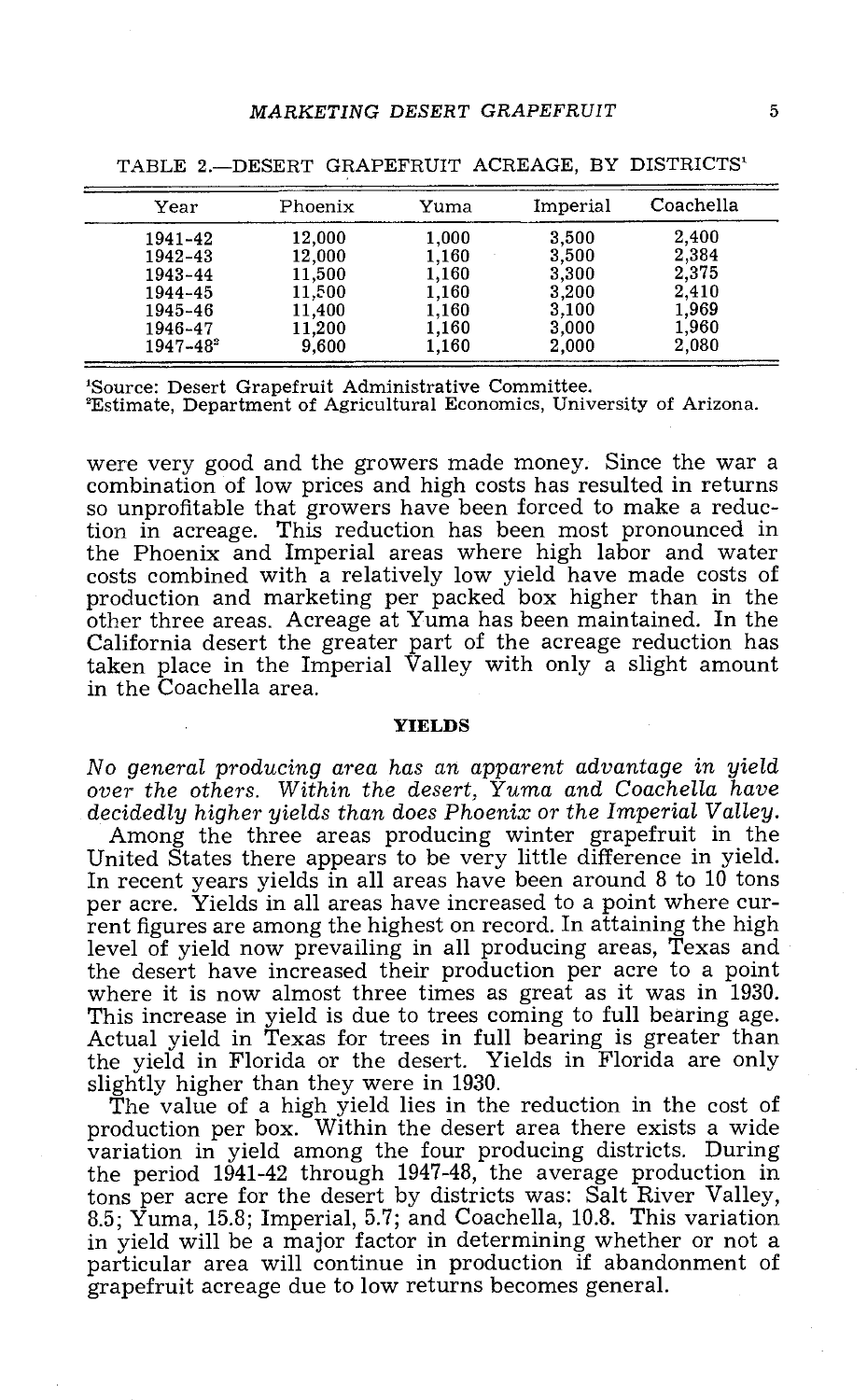## PRODUCTION

Grapefruit production in the United States is now over seven production has increased by 125 times.<br>Production of grapefruit in the United States has increased

from 8,500,000 boxes in 1925 -26 to 63,000,000 boxes in 1945 -46, an increase of 750 per cent (Table 3) . While the trend in production has been generally upward, there have been four definite upward steps. During the years 1925-26 through 1927-28, United States production of grapefruit averaged 9,000,000 boxes. In 1928-29 there was a sharp increase in production, followed by a period of eight years when production fluctuated around an average<br>of about 16,000,000 boxes. In the year 1936-37 the second definite<br>upward step occurred, and during the six-year period beginning<br>with 1936-37 production averaged 1944 -45, United States grapefruit production averaging 53,000,000 boxes. During the season 1945-46, production increased 10,000,000 boxes over the 1942-44 average, and with the 1947-48 crop of over  $61,000,000$  boxes, this appears to be the fourth step in the series of production increases.

| Crop<br>year | Florida      | Texas        | Calif.-Ariz.<br>desert | United States<br>total |
|--------------|--------------|--------------|------------------------|------------------------|
|              | (thousands)  | (thousands)  | (thousands)            | (thousands)            |
|              | packed boxes | packed boxes | packed boxes           | packed boxes           |
| 1925-26      | 7,600        | 200          |                        | 8,550                  |
| 1926-27      | 8,600        | 361          |                        | 9,753                  |
| 1927-28      | 6,500        | 524          |                        | 8,920                  |
| 1928-29      | 11,300       | 753          |                        | 13,236                 |
| 1929-30      | 8,300        | 1,550        |                        | 11,215                 |
| 1930-31      | 15,800       | 1,200        | 900                    | 18,690                 |
| 1931-32      | 10,700       | 2,600        | 1,150                  | 15,181                 |
| 1932-33      | 11,600       | 1,440        | 1,114                  | 15,004                 |
| 1933-34      | 10,900       | 1,200        | 1,500                  | 14,672                 |
| 1934-35      | 15,200       | 2,740        | 1,940                  | 21,347                 |
| 1935-36      | 11,500       | 2,780        | 2,900                  | 18,347                 |
| 1936-37      | 18,100       | 9,630        | 2,200                  | 30,670                 |
| 1937-38      | 14,600       | 11,840       | 3,650                  | 31,133                 |
| 1938-39      | 23,300       | 15,670       | 3,600                  | 43,594                 |
| 1939-40      | 15,900       | 14,400       | 3,900                  | 35,200                 |
| 1940-41      | 24,600       | 13,650       | 3,610                  | 43,400                 |
| 1941-42      | 19,200       | 14,500       | 4,600                  | 40,261                 |
| 1942-43      | 27,300       | 17,500       | 3,800                  | 50,481                 |
| 1943-44      | 31,000       | 17,710       | 5,240                  | 56,090                 |
| 1944-45      | 22,300       | 22,300       | 5,370                  | 52,180                 |
| 1945-46      | 32,000       | 24,000       | 5,370                  | 63,450                 |
| 1946-47      | 29,000       | 23,300       | 5,270                  | 59,520                 |
| 1947-48      | 33,000       | 23,200       | 4,170                  | 61,630                 |

TABLE 3.-UNITED STATES GRAPEFRUIT PRODUCTION, 1925-26- 1947-48<sup>1</sup>

1Source: "Production, Farm Disposition, Value and Utilization of Sales of Citrus Fruits," U.S.D.A., B.A.E.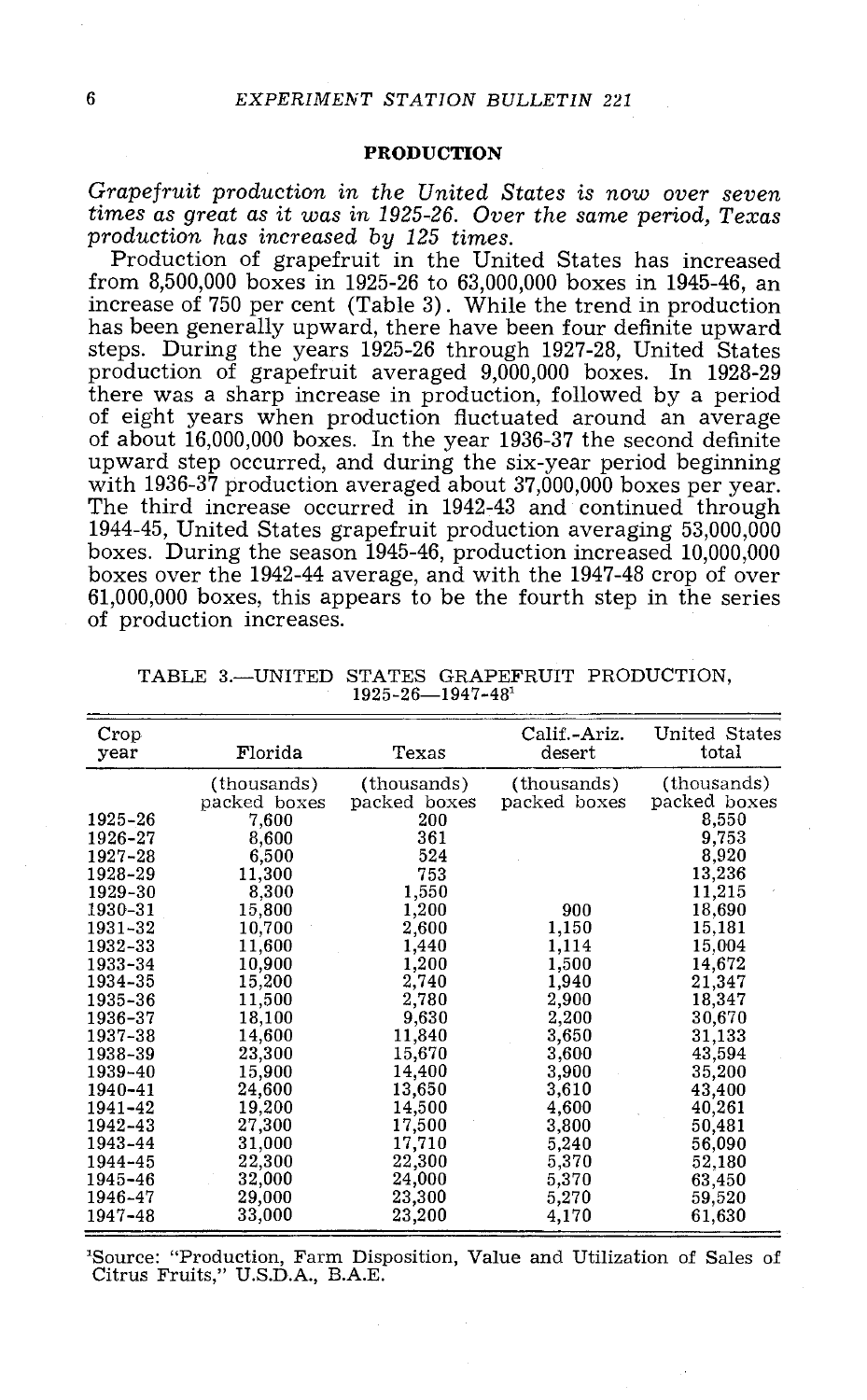

Figure 1.- Grapefruit production by states and desert "on tree" price, 1930 -31 through 1947 -48.

Florida is the leading state in the production of grapefruit, followed closely by Texas, with Arizona and California producabout 50 per cent of the total crop, Texas 35 to 40 per cent, the desert about 9 per cent and the California summer grapefruit area the remainder.<br>While the increase in production for the United States as a

whole has been very rapid, the increase in Texas' production has<br>been at a phenomenal rate. In 1925, Texas produced 200,000 boxes  $\frac{10}{10}$  1946, 24,000,000 boxes, 120 times as much as in 1925. The major part of any further increase in production will come from Texas. There is a considerable acreage of grapefruit in Texas not yet in bearing, and the trees now bearing are relatively young.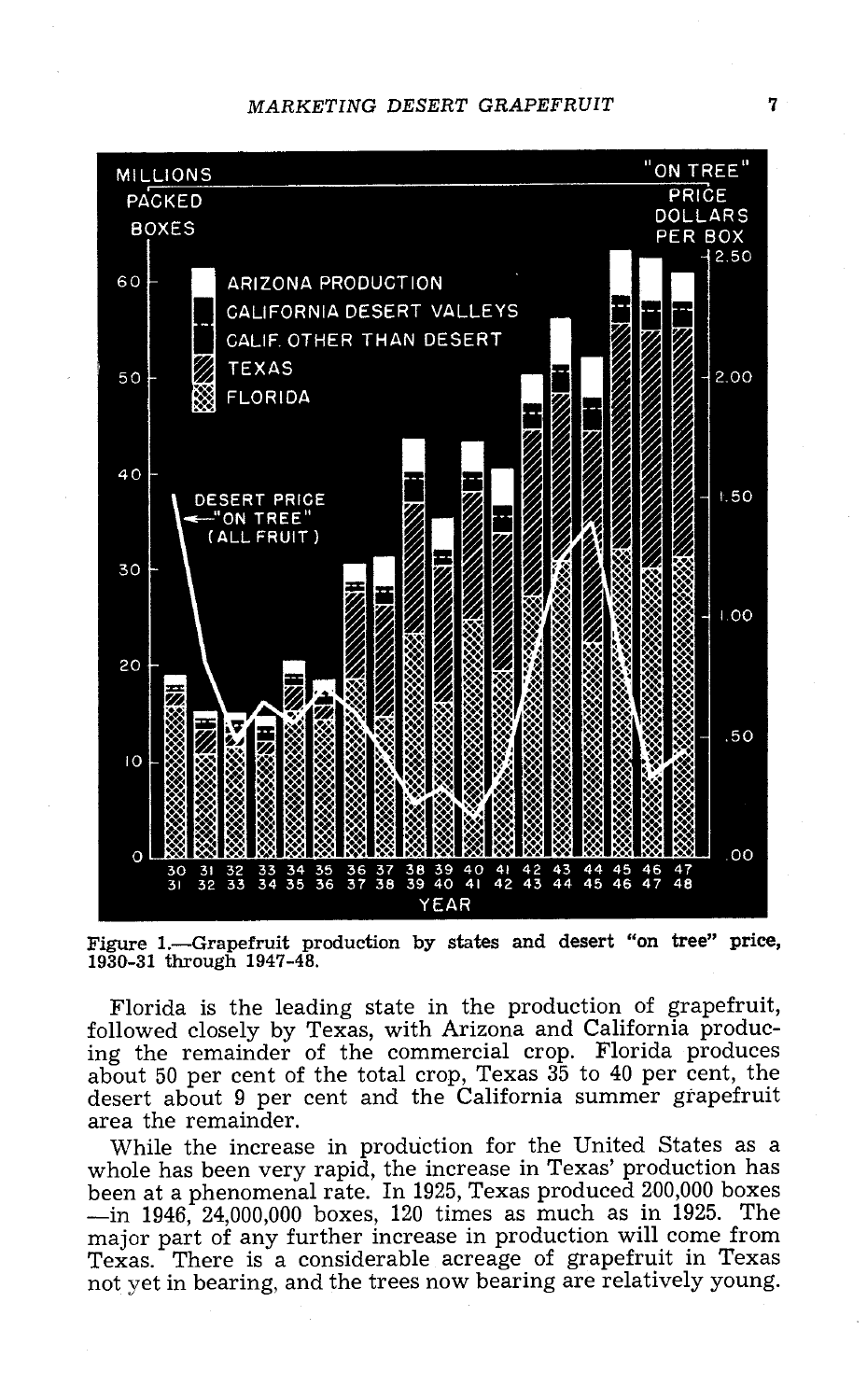According to the 1946-47 citrus tree census in Texas, almost 25 per cent of all grapefruit trees were less than six years old. Thirteen per cent were less than one year old. Of these young trees, 96 per cent were of the pi was more freeze damage to these young trees and to all pink and red-type grapefruit than to white grapefruit.

In the desert area, 67 per cent of the total production is grown in the Salt River Valley, about 10 per cent at Yuma, 9 per cent Since 1930, grapefruit production in the desert has increased<br>more rapidly than did production in the United States as a whole.<br>From a total of 900,000 boxes in 1930, production steadily in-<br>creased to 5,370,000 boxes in reduction in commercial grapefruit acreage. Unless some new grapefruit, it is doubtful that the desert peak production of 5,370,000 boxes will ever again be reached. Accompanying the expected reduction in desert acreage will be a shift in the relative importance of the four producing districts. Yuma and Coachella Valley appear to have an advantage over the Salt River Valley and Imperial areas. Yuma has the highest yields and the lowest f.o.b. costs in the desert. Coachella also has a high yield, but gains most of its advantage from the premium which it receives for its fruit. Such advantages, resulting in higher returns, should enable these two producing areas to maintain production at a time when low "on tree" prices are forcing acreage out of pro- duction in the Salt River and Imperial valleys. World grapefruit production statistics are significant only in

that they show that there are no countries other than the United States which can be considered as important producers of grape- fruit. On the average, the United States produces over 95 per cent of the world's supply.

# SEASONAL VARIATION IN SHIPMENTS

The shipping season for winter grapefruit normally begins in October and ends early in July. Shipments from Texas usually stop about the last of May. Florida is out early in June, and the desert lasts until the first week or two of July.<br>The marketing season for winter grapefruit normally runs

from October to July. Florida, Texas, and the desert all begin shipments in October of most years. From Figure 2 it is seen that Florida and Texas begin shipments at a relatively high level in October, increase gradually to a maximum in March and<br>April and then drop off sharply until the end of their season.<br>Texas usually is out of the market by the middle or latter part<br>of May at which time their fruit has p level in October. Shipments normally reach an early-season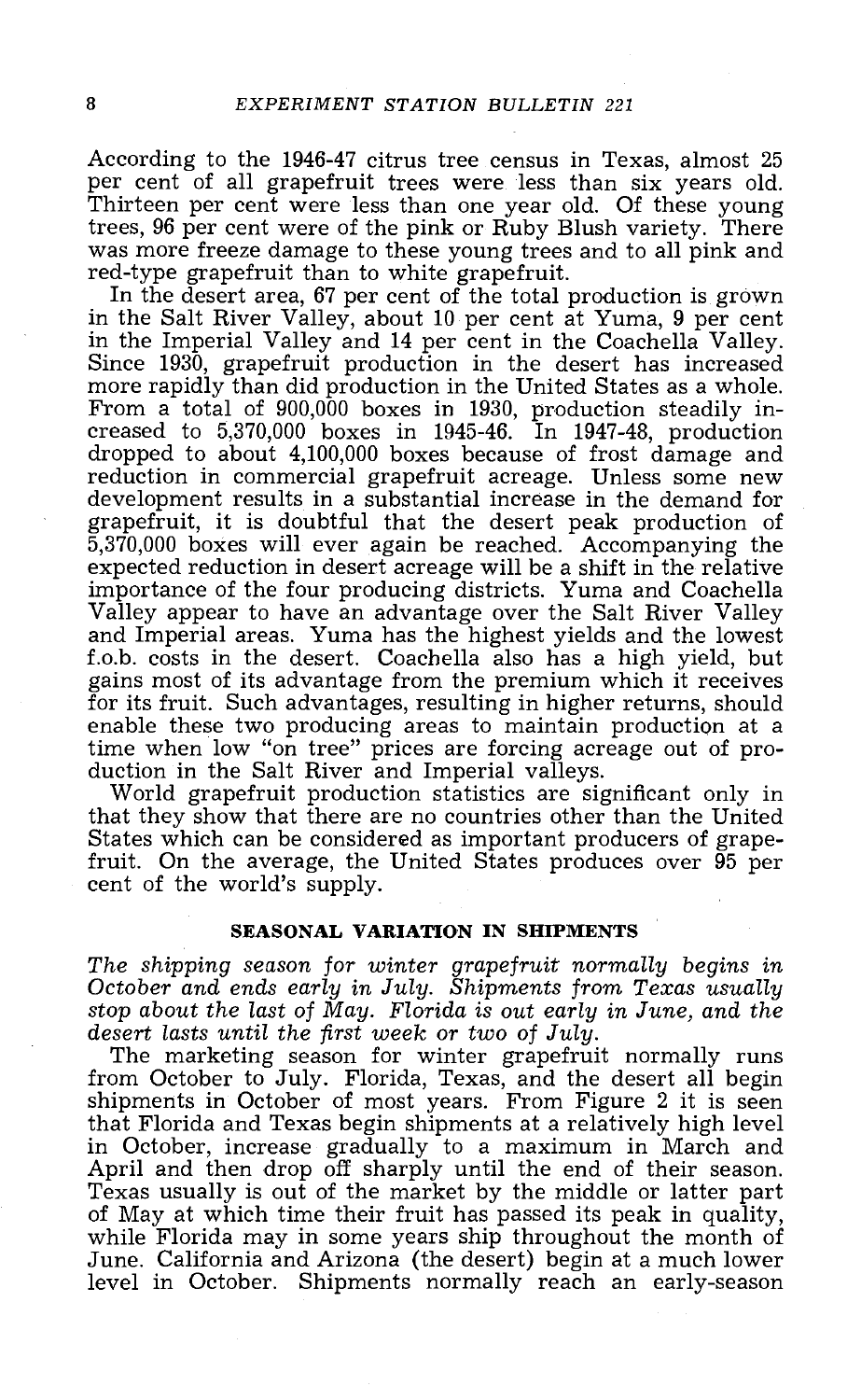

Figure 2.- Grapefruit shipments by states by months. Per cent of season's total shipped each month. Average of years 1930 -31 through 1944 -45.

peak early in November, then decline and continue at a low rate<br>until February when they begin to increase rapidly, reaching a<br>peak in April and May. They continue in volume in June but<br>decline sharply throughout the month end during the first or second week of July. California summer grapefruit then takes over and is the only source of fresh grape- fruit until the next October.

Because of the advantage in location of. Florida and Texas in desert to move any appreciable volume of fruit into those markets<br>except at times when there is little fruit being shipped from either Florida or Texas. Desert shipments continue in volume<br>later in the year than do shipments from Florida or Texas. It is only during the months of May, June, and July that the desert has any opportunity to move its fruit into areas fully supplied by Florida and Texas during the major part of the year. During these months desert grapefruit is at its best and is superior to any other grapefruit available.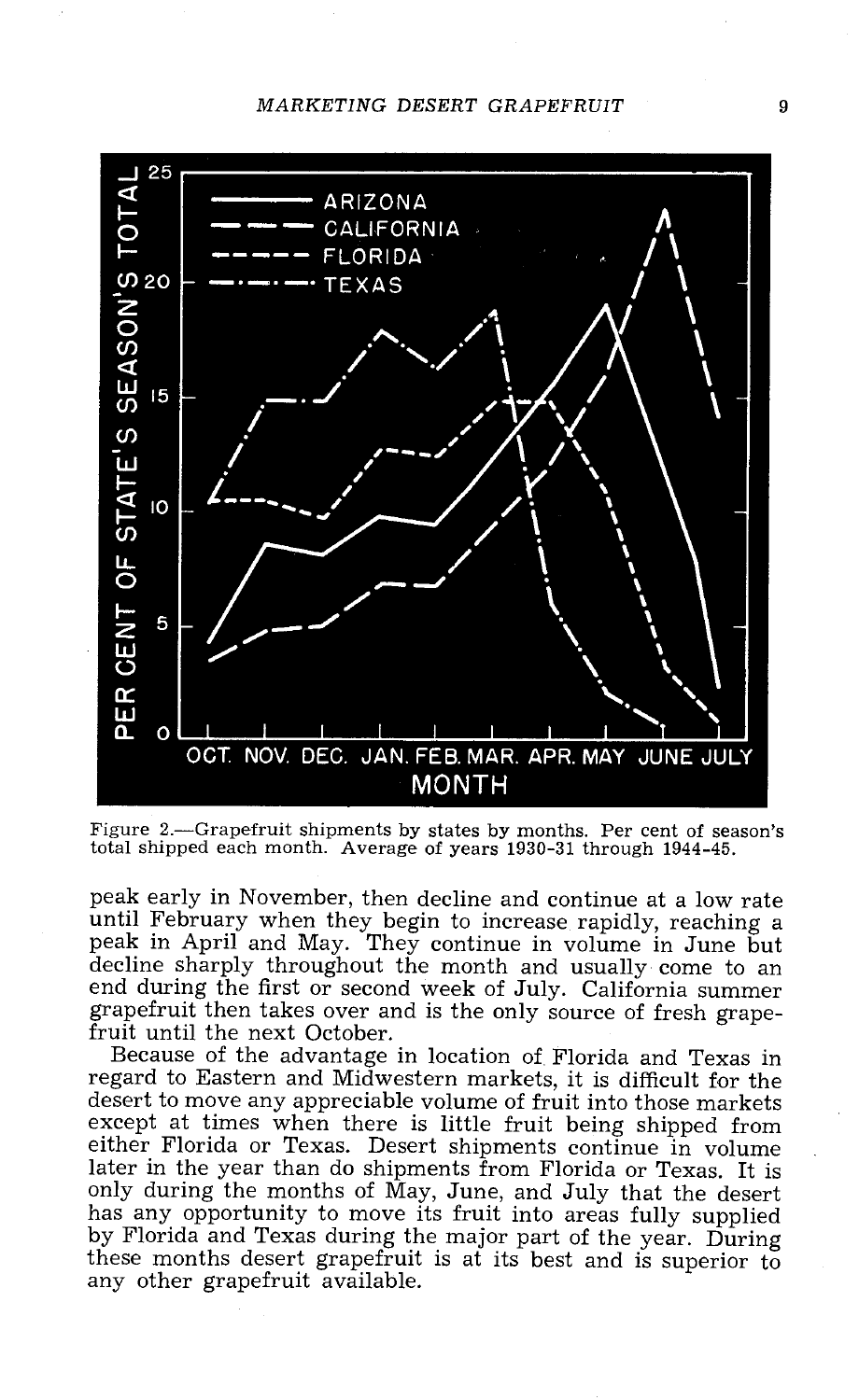10 EXPERIMENT STATION BULLETIN 221



Figure 3.—Movement of fresh desert grapefruit, by weeks, 1941-42 through 1947 -48.

Among the four producing districts within the desert, there exists some variation in regard to the time during which their fruit moves to market in the greatest volume. Fruit in the Yuma area matures early and shipments begin in October, reach a peak<br>in November, continue in volume through March and then fall off rapidly, the season ending in May. The Salt River Valley is the<br>next to start, beginning shipments later in October. Volume<br>builds up steadily until March, when a sharp increase in ship-<br>ments occurs. The greatest volume i last to start shipments, usually late in November or early in December. Shipments increase steadily until a peak is reached in April. The season ends about June 1.

The seasonal movement of grapefruit to the canneries begins later in most years (Figure 4). Yuma again is early, the greatest volume going to the processing plant in January and February. The other areas begin movement into processing channels in volume in March and continue throu ation in this pattern depending on the condition of the fruit in a<br>particular year and also on the demand for canned products.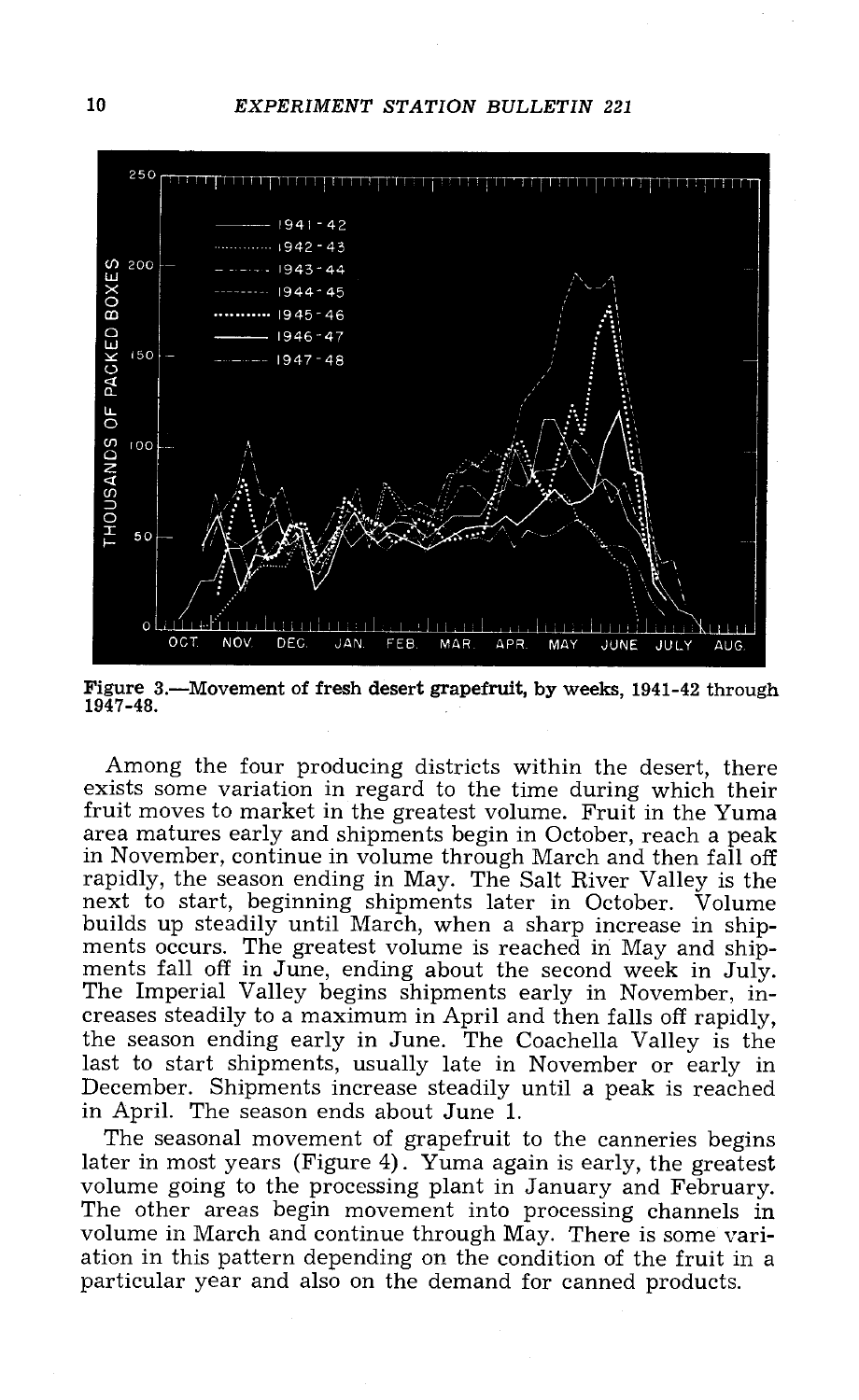

Figure 4.—Movement of desert grapefruit to canneries, by weeks, 1941-42 through 1947 -48.

#### PROCESSING

The amount of grapefruit processed in the United States has increased from 15 per cent of the total production in 1930-31 to<br>55 per cent in 1943-44. Florida normally processes about 65 per

cent of her grapefruit crop, Texas  $40$  per cent, and the desert<br>about 35 per cent.<br>Grapefruit is produced primarily for the fresh fruit trade.<br>However, the processing of grapefruit has grown over the past<br>twenty years un processing increased from 15 per cent in 1930 to 55 per cent in grapefruit crop, Texas  $40$  per cent and the desert about 35 per cent.<br>In 1946-47 the equivalent of 440,000,000 No. 2 cans of grapefruit

juice and 280,000,000 No. 2 cans of grapefruit-orange blend were<br>canned, enough for over five cans for every person in the United<br>States, and the pack that year was almost 25 per cent smaller<br>than that of the year previous  $48,000,000$  cans of segments processed. Frozen segments are another grapefruit product generally available. The production of dried grapefruit peel for use as livestock feed is becoming of considerable importance. Feeding tests have shown that this dried peel may be used to replace 25 to 50 per cent of the grain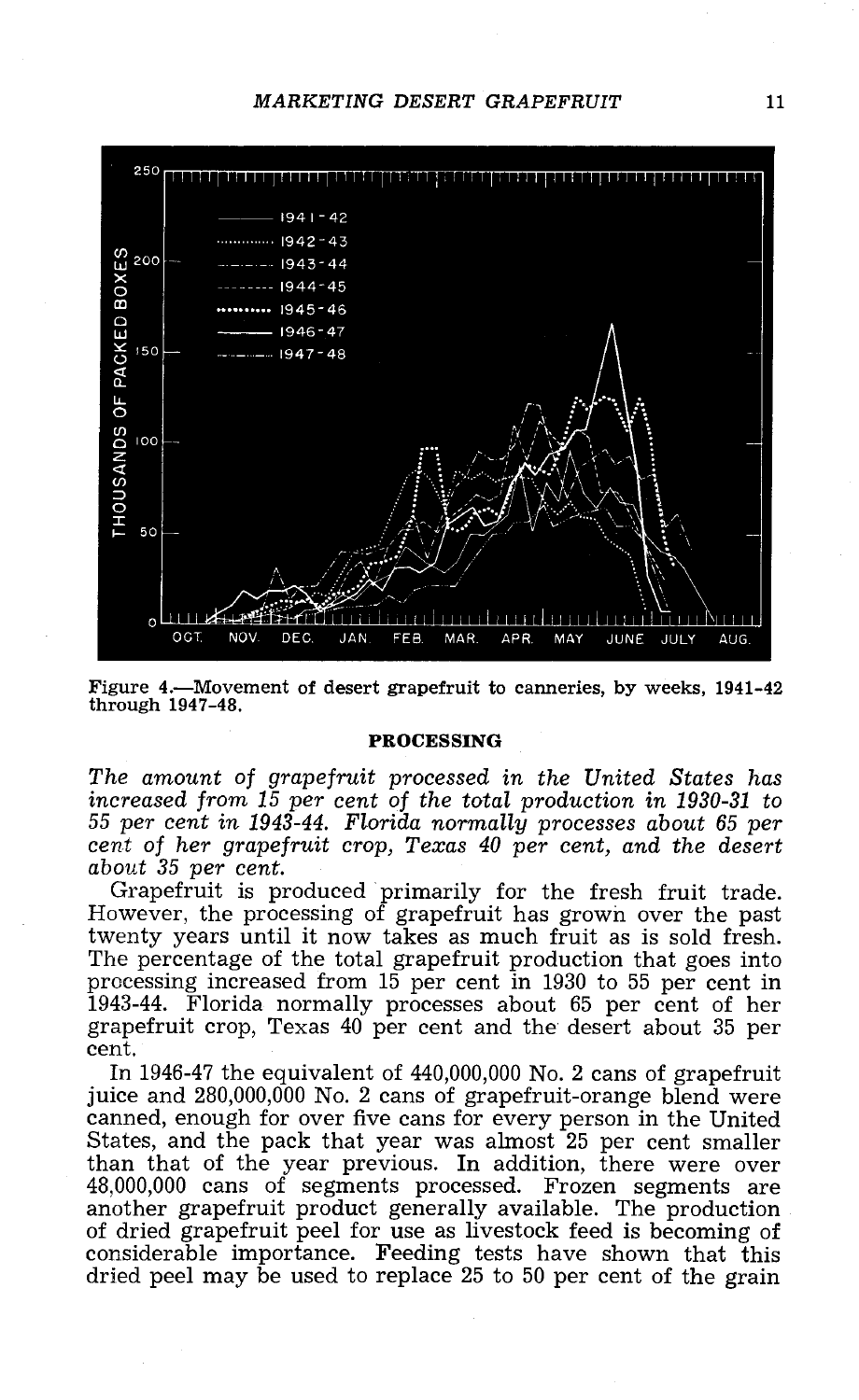ration for cattle.<sup>1</sup> Other less important by-products which offer commercial possibilities are: frozen juice, concentrated juice, frozen concentrate, citrus molasses, alcohol, grapefruit peel oil, seed oil, ascorbic acid,

Desert grapefruit canned as segments does not maintain its original condition. The canned segments become soft and tend toward a mushy condition. This undesirable characteristic effectively prevents the canning of desert grapefruit segments. Industry research is now in progress directed at overcoming this diffi- culty.

#### MARKETS

The market for desert grapefruit exists primarily in the West. It is only after May 1 that the desert can effectively compete in eastern and midwestern markets with Florida and Texas.

During the past few years, desert grapefruit has been shipped Europe, and the Orient. However, the market for desert grape-<br>fruit lies primarily in the West. Approximately 75 per cent of<br>all shipments go to the eleven western states. Outside of the<br>western states, desert grapefruit l competes at a disadvantage with Florida and Texas in eastern and midwestern markets. The long harvesting season of desert grapefruit makes possible the shipment of some fruit East early in the year and again after May 1, when Florida and Texas are nearing the end of their crop. The general market for desert grapefruit can be divided into

for desert grapefruit; zone "B," Colorado, Idaho, Montana,<br>Nevada, Oregon, Utah, Washington, and Wyoming, the market<br>area in which desert grapefruit has a location advantage; zone "C," the remaining thirty-eight states into which Florida and Texas can ship more advantageously than the desert; and zone "D," Canada and other foreign countries. Figure 5 shows that "D," Canada and other foreign countries. Figure 5 shows that zones "B" and "C" are both relatively important markets in the early part of the season, with correspondingly less fruit being shipped into "A" or "D." Then as more Florida and Texas fruit<br>comes on the market in November, shipments of desert grapefruit<br>into these zones drop off and the bulk of the fruit moves into into these zones drop off and the bulk of the fruit moves into zone "A," with export shipments increasing and remaining at a higher level through April. In April, Texas and Florida approach the end of their season and move less fruit into midwestern and eastern markets. This provides the opportunity for the desert to again enter these markets and during May, June, and July, zone "C" constitutes the most important market for the desert fruit.

<sup>&#</sup>x27; "Dried Citrus By- Products as Feeds in the Rations of Dairy Cows and Calves," University of Arizona, Agricultural Experiment Station General Bulletin 218, September, 1948.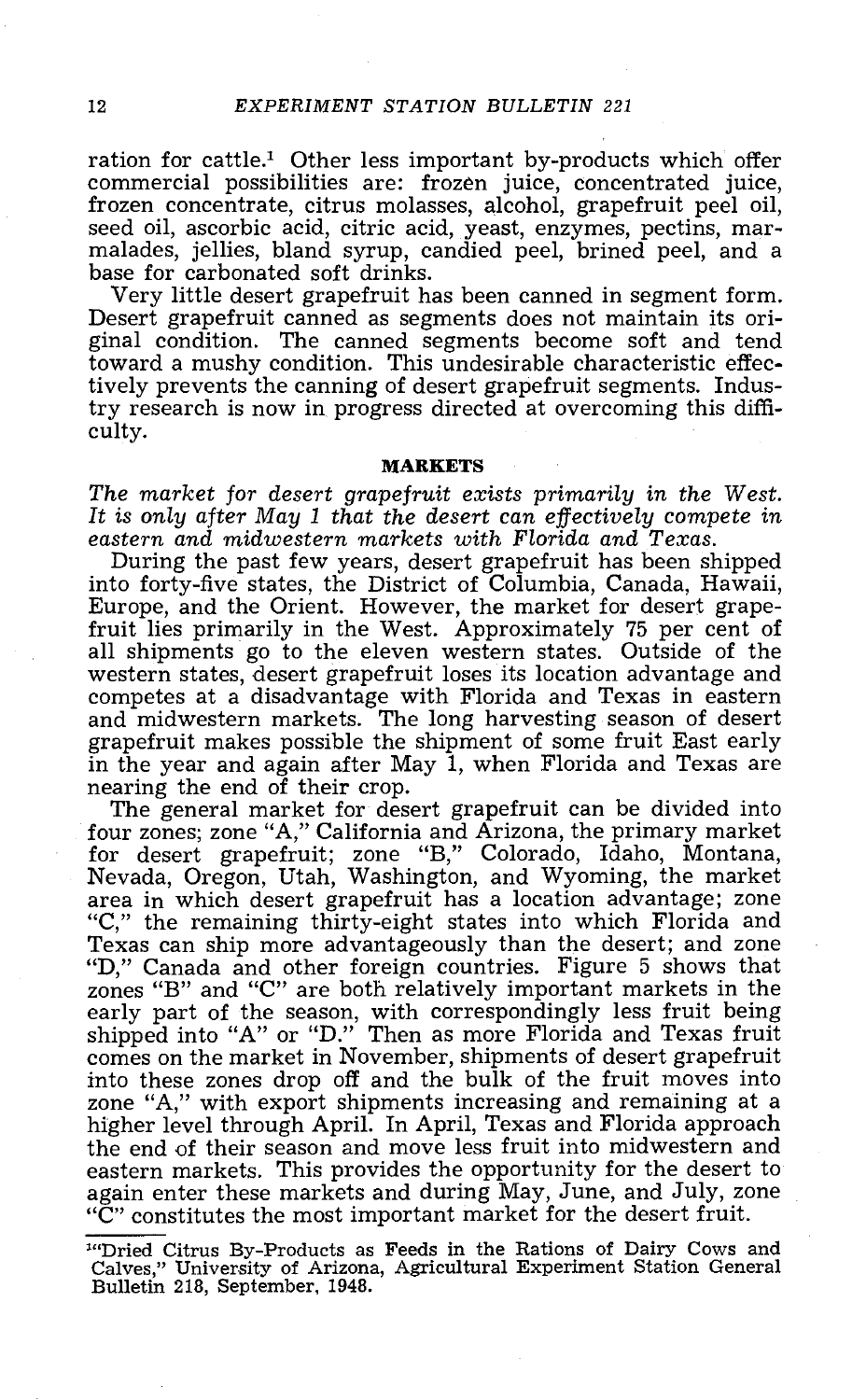MARKETING DESERT GRAPEFRUIT 13



Figure 5.- Destination of shipments of desert grapefruit. Per cent of each month's total shipments going to each prorate zone.<sup>1</sup>

<sup>1</sup>Zone "A"--Calif. & Ariz.; zone "B"--Colo., Ida., Mont., Nev., Ore., Utah, Wash., & Wyo.; zone "C"---remaining thirty-eight states; zone "D"---Canada and other exports.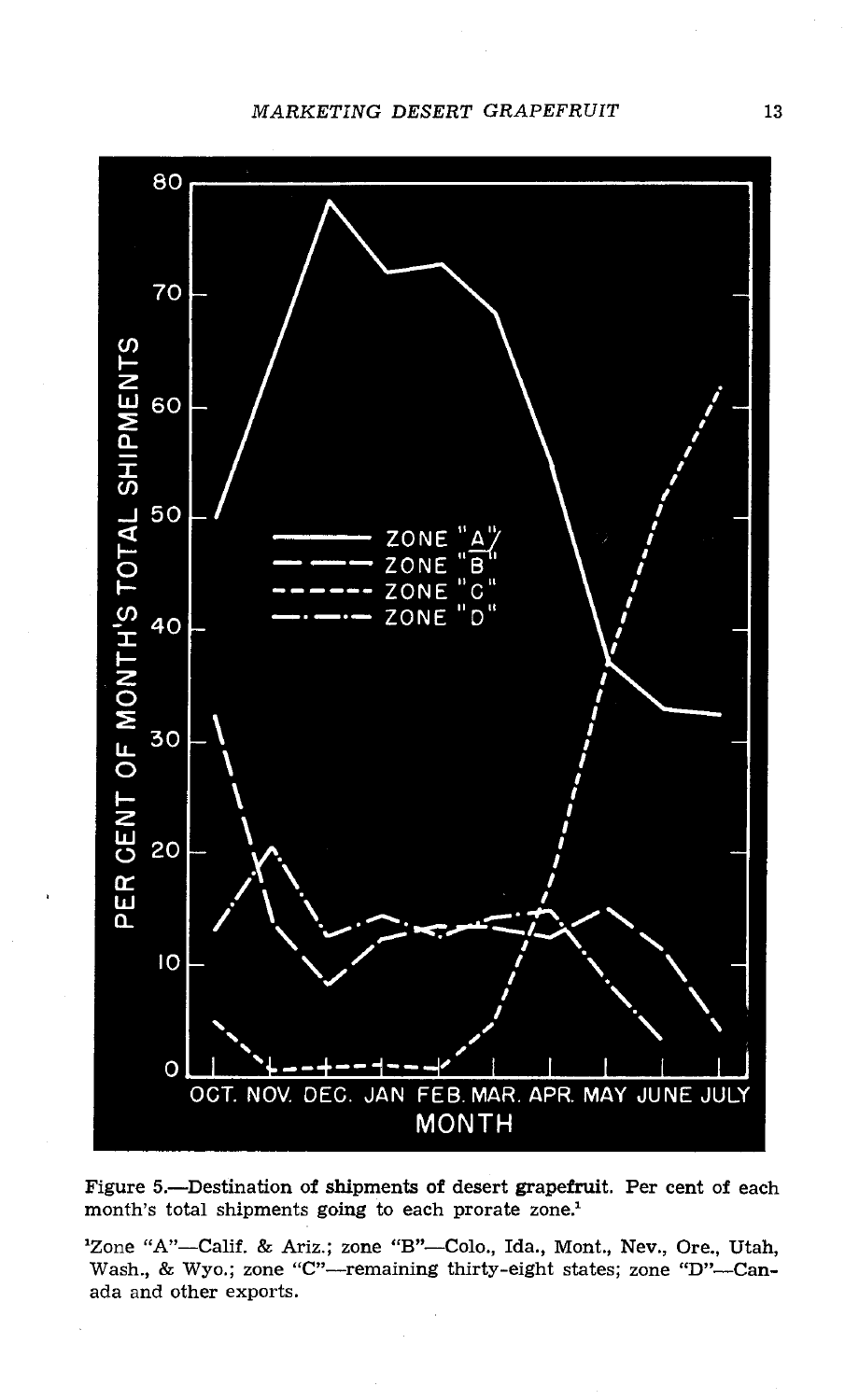California is by far the most important market for desert grape-<br>fruit, taking 60 per cent of all fresh shipments (Figure  $6$ ). There are two primary reasons for the importance of California as a market; first, because of its large population and location immediately adjacent to the desert area; and second, the restrictions which California places on shi kets because of the distance which its fruit would have to be shipped. Prior to 1947-48 California prohibited the shipment of Texas citrus into the state to prevent the spread of citrus canker<br>root disease. It was proven that this disease no longer exists in<br>Texas, so Texas fruit is now permitted to enter, but must secure special permits and be subjected to sterilization and fumigation treatments to eliminate danger from Mexican fruit fly and surface pests and plant diseases. This decision to admit Texas fruit brought to an end the virtual monopoly on winter fresh grape-<br>fruit sales within California which the desert area had previously enjoyed. The competition from Texas fruit may become of con- siderable importance in California. The only factors that hinder the movement of Texas fruit into California are the cost of transportation and the rigid sanitary provisions with which Texas must comply.

An example of what could happen were all restrictions re- moved is found in the Portland, Oregon, market. In 1936 Portland received 224 cars of grapefruit from Arizona and California, or 81 per cent of its total receipts, no carload lots being received from Texas. In 1946, Portland received 164 cars from Arizona and California, or 41 per cent of the total, and 188 cars from Texas, or 47 per cent of the total. A similar situation exists in Seattle.

#### MARKET OUTLETS

Co-operative packing houses handle two-thirds of all desert grapefruit.

The grower of grapefruit has a choice of several agencies through which he may market his crop. He may be a member of a co-operative packing association or he may choose to sell to or through an independent packer. He may pack and sell the fruit himself through a central wholesale market or direct to the retailer or the consumer. From a questionnaire answered by 400 out of a total of 1,100 desert growers, it was found that the co-operative marketing associations in the desert handle about  $66$  per cent of all the fruit, and the independent packers about 25 per cent.<br>About 5 per cent is packed by the grower and the remainder is<br>distributed among sales through roadside stands, sales to truckers,<br>retailers and canners, and constitute an important outlet for individual growers, but since in the desert the population adjacent to the areas of production is relatively small, it follows that the total amount of fruit that can be sold through these stands is necessarily small.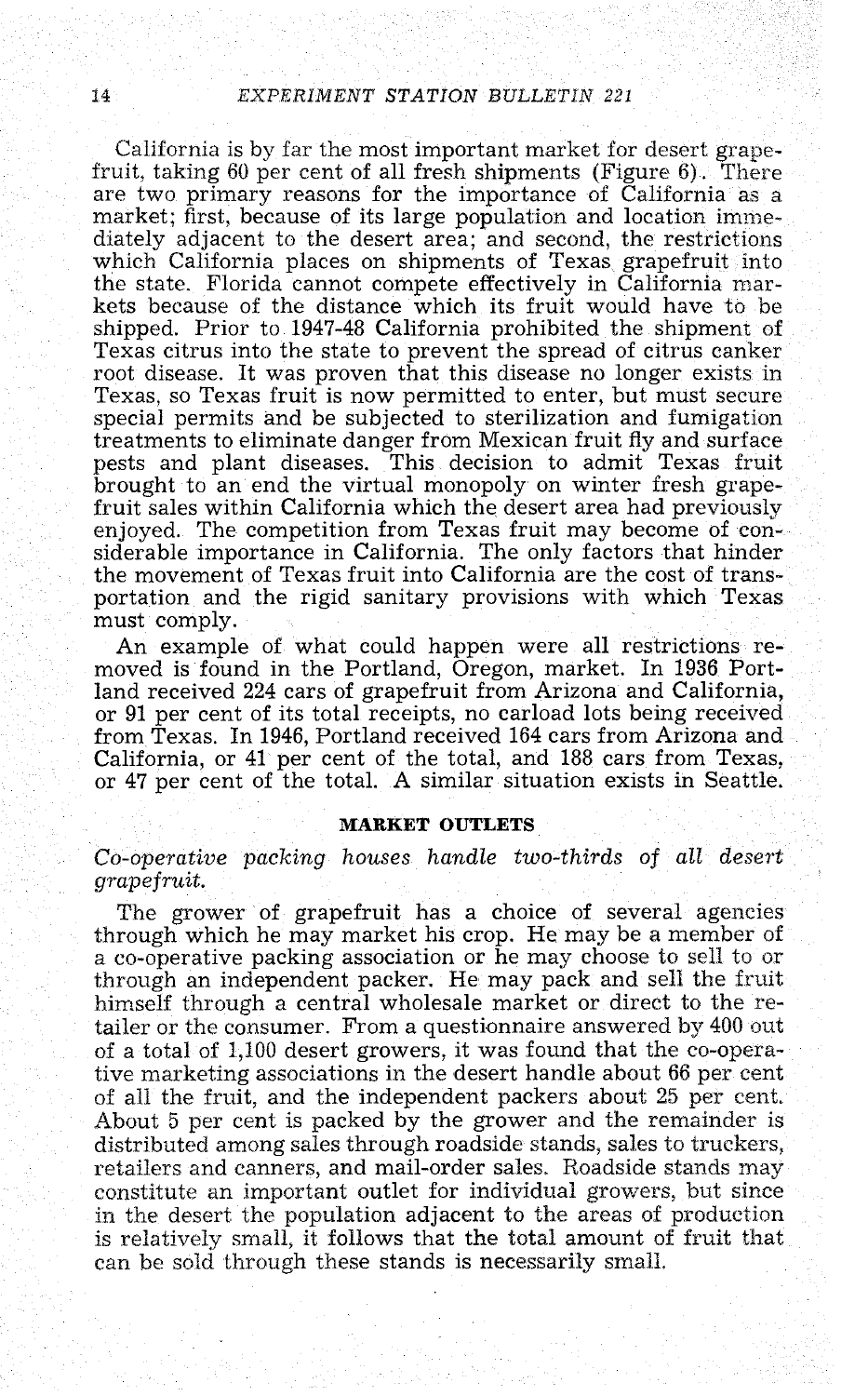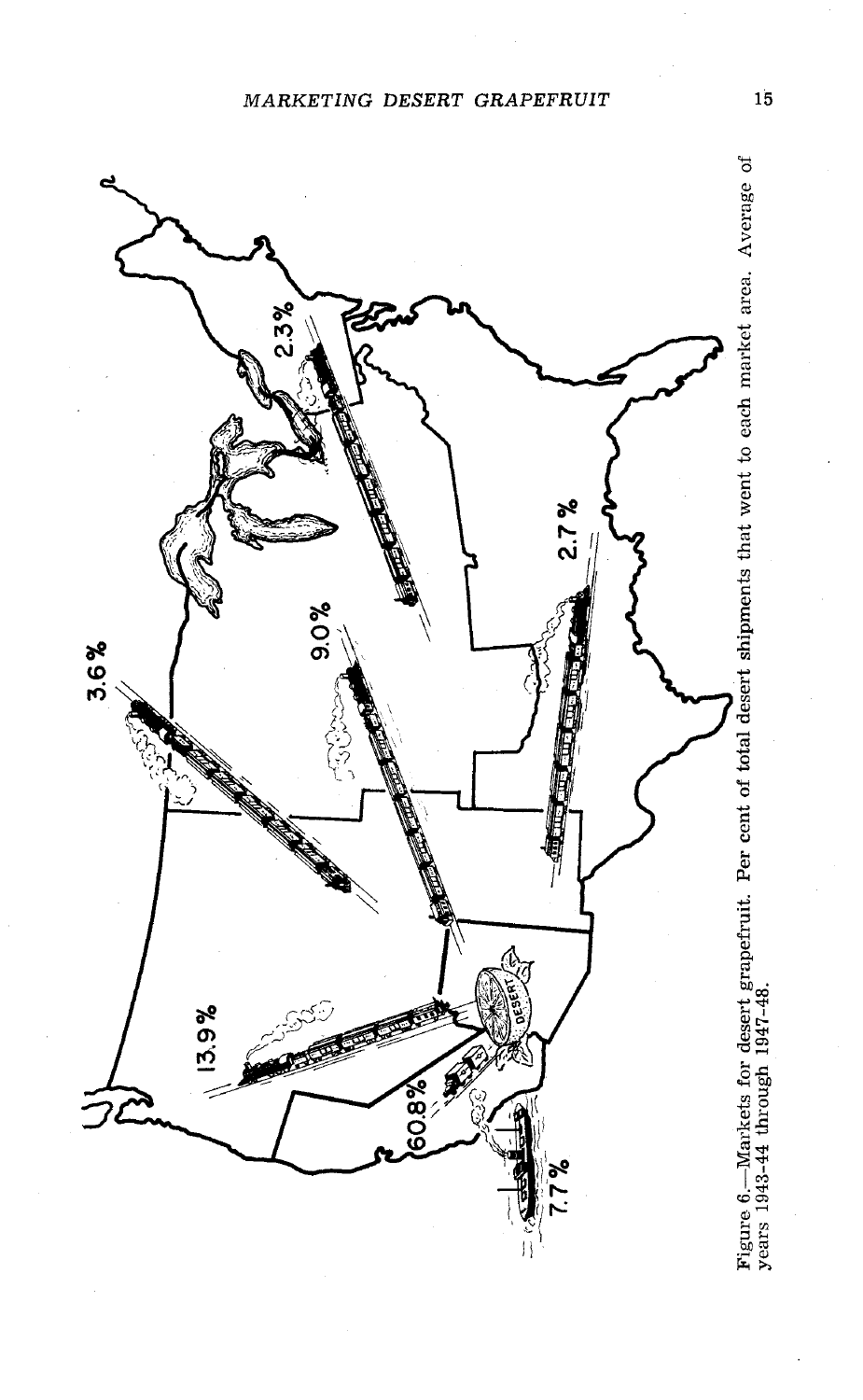## PRICES

Trends. In reviewing the history of prices of desert grapefruit it becomes apparent that this industry has never had what might be termed "normal" prices.<br>Prices have always been either high or low; the average has never o

of normality in the price of desert grapefruit. Table 4 presents "on tree" prices of desert grapefruit. By "on tree" prices is meant the price the grower receives after picking, hauling, packing, selling, and advertising costs and assessments have been deducted.<br>The years prior to 1930 were marked by high "on tree" prices for desert grapefruit, rising t these years there was an undersupply of grapefruit in the west- ern states. The desert grapefruit industry was still very small,

TABLE 4.- DESERT GRAPEFRUIT, "ON TREE" PRICE FOR FRESH FRUIT, PROCESS FRUIT, AND ALL FRUIT, 1919-20-1947-48

| <b>Bloom</b><br>year | Fresh fruit<br>"on tree"<br>price <sup>1</sup> | Process fruit<br>"on tree"<br>price <sup>2</sup> | All fruit<br>"on tree"<br>price <sup>3</sup> |
|----------------------|------------------------------------------------|--------------------------------------------------|----------------------------------------------|
|                      | Per packed box                                 | Per packed box                                   | Per packed box                               |
| 1919-20              | \$1.72                                         | \$                                               | \$                                           |
| 1920-21              | 1.58                                           |                                                  |                                              |
| 1921-22              | 2.23                                           |                                                  |                                              |
| 1922-23              | 2.16                                           |                                                  |                                              |
| 1923-24              | 1.60                                           |                                                  |                                              |
| 1924-25              | 1.80                                           |                                                  |                                              |
| 1925-26              | 1.97                                           |                                                  |                                              |
| 1926-27              | 1.76                                           |                                                  |                                              |
| 1927-28              | 2.37                                           |                                                  |                                              |
| 1928-29              | 2.14                                           |                                                  |                                              |
| 1929-30              | 2.49                                           |                                                  |                                              |
| 1930-31              | 1.51                                           |                                                  | 1.51                                         |
| 1931-32              | .83                                            |                                                  | .83                                          |
| 1932-33              | .48                                            |                                                  | .48                                          |
| 1933-34              | .67                                            | .20                                              | .66                                          |
| 1934-35              | .60                                            | .17                                              | .54                                          |
| 1935-36              | .78                                            | .28                                              | .73                                          |
| 1936-37              | .81                                            | .13                                              | .61                                          |
| 1937-38              | .44                                            | .17                                              | .39                                          |
| 1938-39              | .25                                            | .01                                              | .22                                          |
| 1939-40              | .34                                            | .11                                              | .30                                          |
| 1940-41              | .16                                            | .04                                              | .13                                          |
| 1941-42              | .45                                            | .18                                              | .36                                          |
| 1942-43              | .90                                            | .61                                              | .78                                          |
| 1943-44              | 1.52                                           | .84                                              | 1.23                                         |
| 1944-45              | 1.82                                           | .64                                              | 1.42                                         |
| 1945-46              | 1.08                                           | .48                                              | .84                                          |
| 1946-47              | .60                                            | $-.10$                                           | .30                                          |
| 1947-48              | .69                                            | $-.02$                                           | .30                                          |

'Source: Desert Grapefruit Administrative Committee.<br>
"U.S.D.A., B.A.E., "Prices Received by Growers for Fruit and Nut Crops by<br>
Type of Sale and Utilization Groups." 1946-47 estimated.<br>
"Calculated from data in first two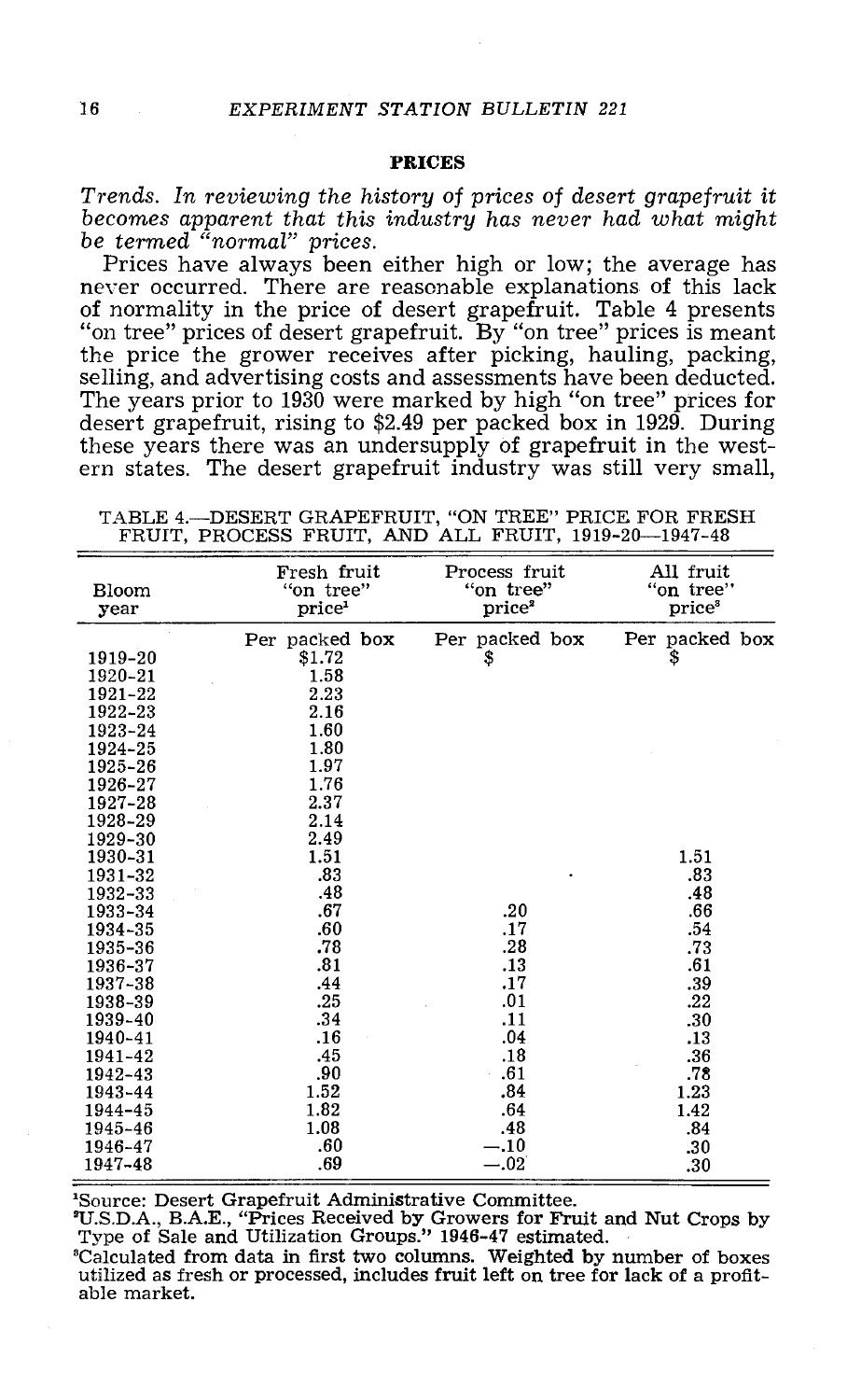and Texas had not come into the market. The small supply and relatively high demand resulted in high f.o.b. prices, while relatively low costs made it possible for the grower to receive a high "on tree" price.

With the collapse of our economy which occurred in 1929, grapefruit prices dropped sharply and entered into a period of low returns which lasted until World War II demand raised prices to more satisfactory levels. For most people, 1932 -34 were considered as the worst years of the depression. At that time, it looked as though desert grapefruit prices were recovering, having risen from 48c per packed box "on tree" for all fruit in 1932 to 73c in 1935. This recovery might have continued but in 1936 a prices fell rapidly, reaching an all-time low of 13c per packed box in 1940-41. During the war the general level of prices rose, and grapefruit prices increased accordingly to \$1.42 per packed<br>box "on tree" in 1944-45. The sharp curtailment of grapefruit<br>purchased by the armed forces, cessation of civilian wartime<br>demand, further increases in produc soon forced "on tree" prices to prewar levels, 30c per packed box "on tree" being received for all desert grapefruit in 1946 -47 and Arizona growers realizing but 13c for their fruit.

F.O.B. Prices.—F.O.B. prices (Table 5) have followed the same general pattern as was found for prices "on tree," but the fluctuations were much less severe. F.O.B. prices dropped sharply in 1931 and continued fairly steady until 1936 when the substantial pro- duction increase forced the second price break. After the out-

| Year    | Price per<br>packed box<br>fresh fruit <sup>1</sup><br>f.o.b. car | Price per<br>packed box<br>fresh fruit <sup>1</sup><br>"on tree" | Spread between<br>f.o.b. and "on<br>tree" price |
|---------|-------------------------------------------------------------------|------------------------------------------------------------------|-------------------------------------------------|
| 1930–31 | \$2.25                                                            | \$1.51                                                           | \$<br>.74                                       |
| 1931-32 | 1.56                                                              | .83                                                              | .73                                             |
| 1932–33 | 1.18                                                              | .48                                                              | .70                                             |
| 1933-34 | 1.28                                                              | .67                                                              | .61                                             |
| 1934-35 | 1.13                                                              | .60                                                              | .53                                             |
| 1935-36 | 1.36                                                              | .78                                                              | .58                                             |
| 1936-37 | 1.38                                                              | .81                                                              | .57                                             |
| 1937-38 | .94                                                               | .44                                                              | .50                                             |
| 1938-39 | .81                                                               | .25                                                              | .56                                             |
| 1939-40 | .89                                                               | .34                                                              | .55                                             |
| 1940-41 | .71                                                               | .16                                                              | .55                                             |
| 1941-42 | 1.15                                                              | .45                                                              | .70                                             |
| 1942-43 | 2.18                                                              | .90                                                              | 1.28                                            |
| 1943-44 | 2.57                                                              | 1.52                                                             | 1.05                                            |
| 1944-45 | 2.87                                                              | 1.82                                                             | 1.05                                            |
| 1945-46 | 2.13                                                              | 1.08                                                             | 1.05                                            |
| 1946-47 | 1.83                                                              | .60                                                              | 1.23                                            |
| 1947–48 | 2.11                                                              | .69                                                              | 1.42                                            |

TABLE 5.- F.O.B. CAR AND "ON TREE" PRICE PER PACKED BOX OF FRESH DESERT GRAPEFRUIT, 1930-31 THROUGH 1947-48

'Source: Data from Desert Grapefruit Administrative Committee.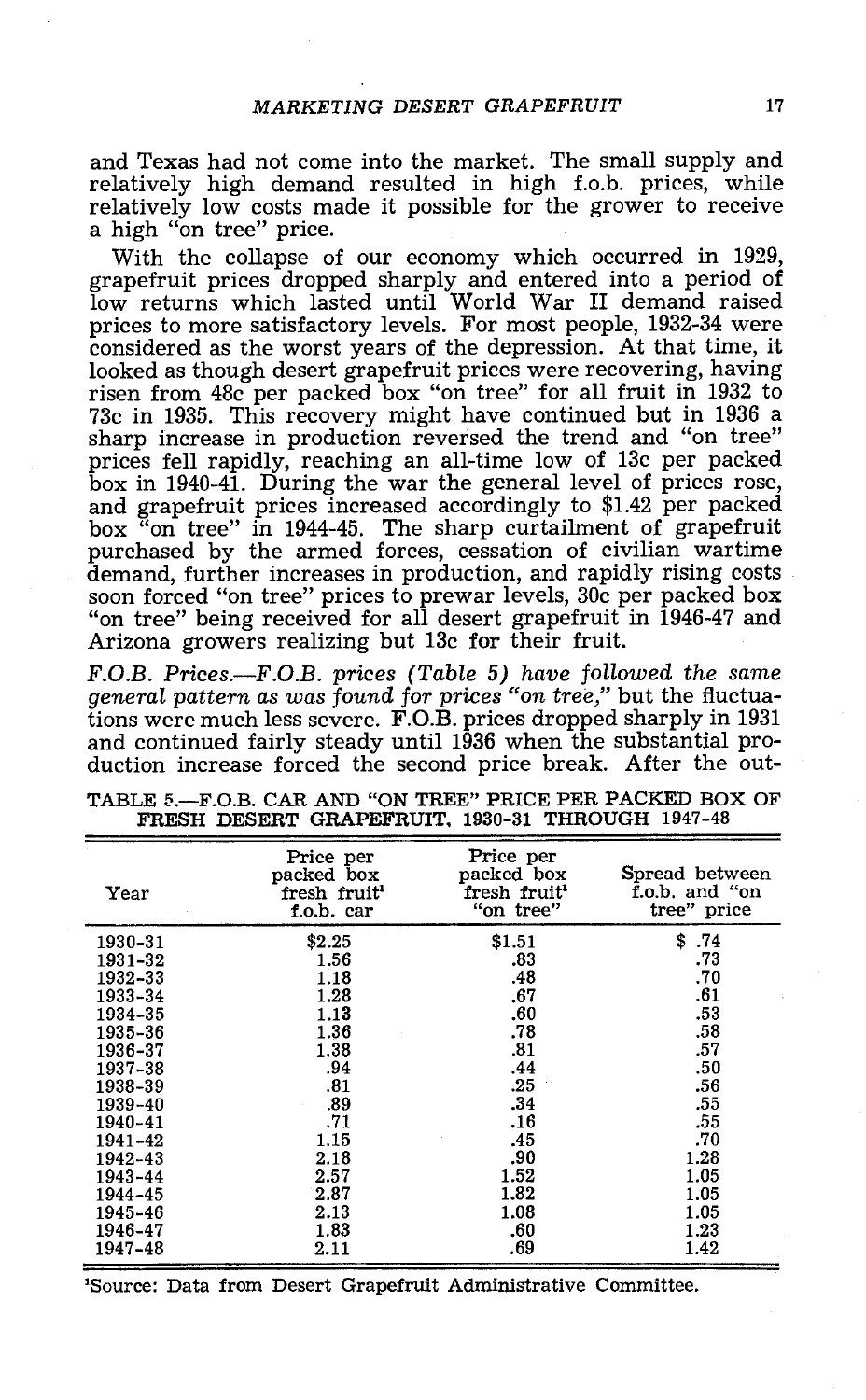

Figure 7.- F.O.B. car and "on tree" price of fresh desert grapefruit, 1930-31 through 1947 -48.

break of the war, prices recovered rapidly, reaching a peak in 1944. The principal difference between the trends in f.o.b. and "on tree" prices has occurred since the war. F.O.B. prices have decreased only moderately from their wartime high, while "on between these two price series lies in the increase in the cost of picking, hauling, packing, selling, and advertising. While there has been but a moderate decline in f.o.b. price since the war, there has occurred a substa at the "on tree" returns, the result has been sharply lower "on tree" prices.

Column 3, Table 5, shows how these costs have increased. From a low of 50 cents per packed box in 1937, the cost of picking, hauling, packing, selling, and advertising, as reflected in the f.o.b. -"on tree" price spread, has increased to \$1.42 for the year 1947 -48.

Price differentials among producing areas. There exists a consistent price differential among the four desert grapefruit producing areas. The Coachella Valley receives a premium for producing areas. The Coachella Valley receives a premium for<br>its grapefruit. Yuma normally receives the lowest season's aver-<br>age price. The Salt River Valley and the Imperial Valley realize<br>a price that falls between the 1940-48, the season's average f.o.b. fresh fruit price for each of the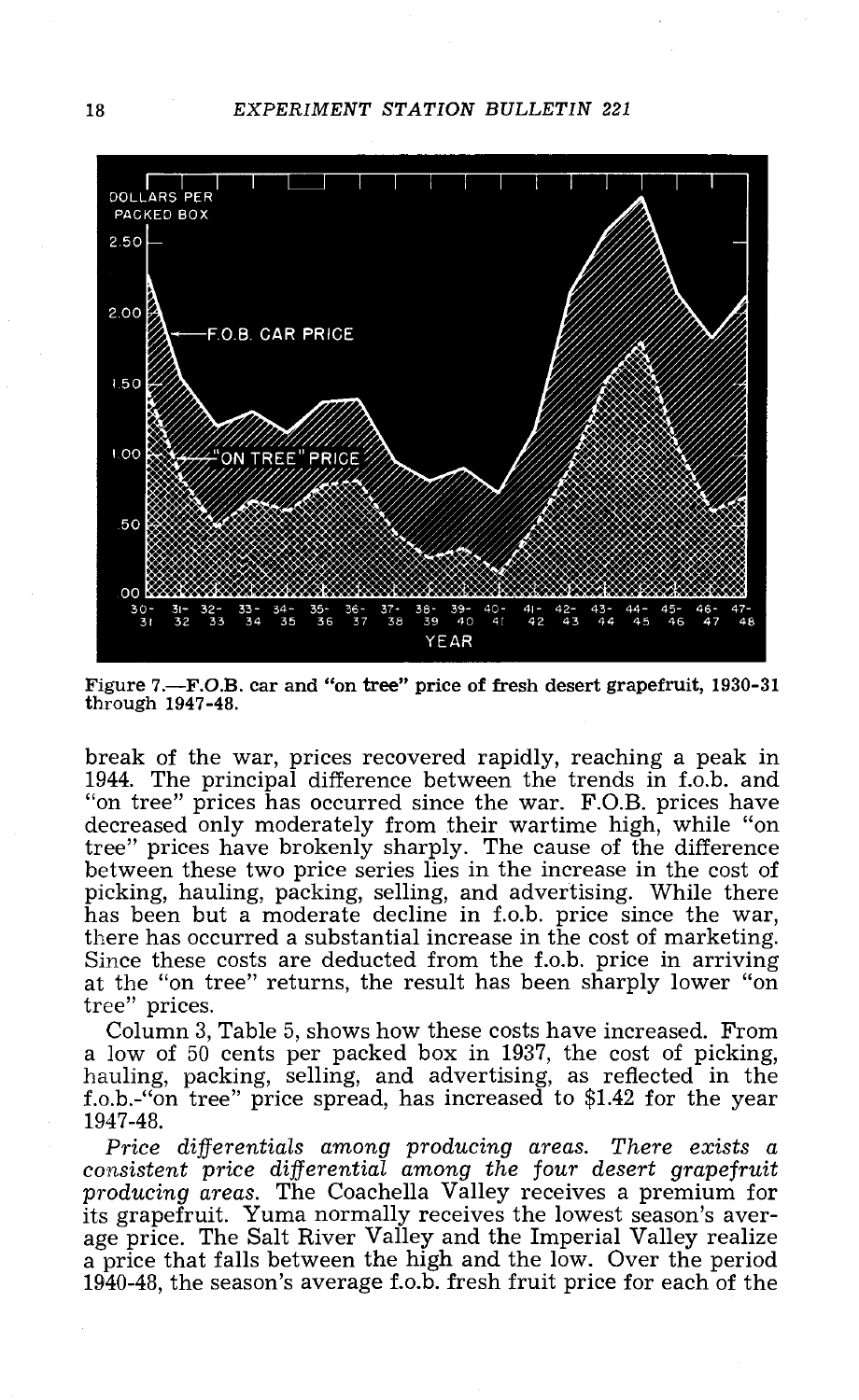desert areas of production has been: Coachella, \$2.40; Imperial, \$2.01; Salt River Valley, \$2.01; and Yuma, \$1.80 per packed box. There are definite reasons which can be given to account for these differences. Prices for C

Coachella growers leave their fruit on the tree until it has developed to a stage of maturity that will provide a grapefruit of desirable flavor characteristics, and also because growing conditions in the Coachella Valley duce a smoother, thinner-skinned grapefruit than can be grown elsewhere in the desert. For these two reasons Coachella fruit has consistently sold at a premium.

The season's average price for Yuma grapefruit has been the lowest in the desert. The low price received by Yuma growers for their fruit is not a result of poor quality nor of poor marketing, but rather is caused by the timing of the harvest. Shipments from Yuma begin early and reach their greatest volume during November, December, and January. It is during these months that desert grapefruit prices normally reach their seasonal low. The fact that the greatest volume of Yuma fruit must be moved during these months of low prices undoubtedly is the cause of

the low season's average price received by Yuma growers.<br>Variation in price between the desert, Florida and Texas. The<br>desert grapefruit area operates at a slight, but important, price<br>disadvantage when compared with Flori area has any significant advantage over the others. Average prices per packed box "on tree" for the period 1930 -31 through 1947 -48 were: Desert, 77.4c; Florida, 78.6c; and Texas, 77.3c. While entire period are compared, a consideration of the individual<br>years leads to the conclusion that the desert grower is producing<br>at a slight price disadvantage when compared to Florida and Texas. Desert "on tree" prices were low among the three areas in<br>nine out of eighteen years. Thus the desert grower operated at a<br>price disadvantage half of the time. Desert prices were high in six<br>out of the eighteen year high or low in all but three of the years might in itself be a dis-<br>advantage since it indicates a price which fluctuates to a greater<br>extent than does the price in Florida or Texas.<br>F.O.B. prices appear to place the deser

1930 -31 through 1946 -47, desert prices averaged \$1.54 per packed box f.o.b. shipping point as compared to \$1.76 for Florida and \$1.69 for Texas. Desert prices were the lowest among the three areas in

Desert grapefruit, seasonal price variation. Desert grapefruit has a pronounced and consistent seasonal price variation. Because of the seasonal nature of grapefruit production, alternate periods of scarcity and surplus oc is little grapefruit available during the summer and early fall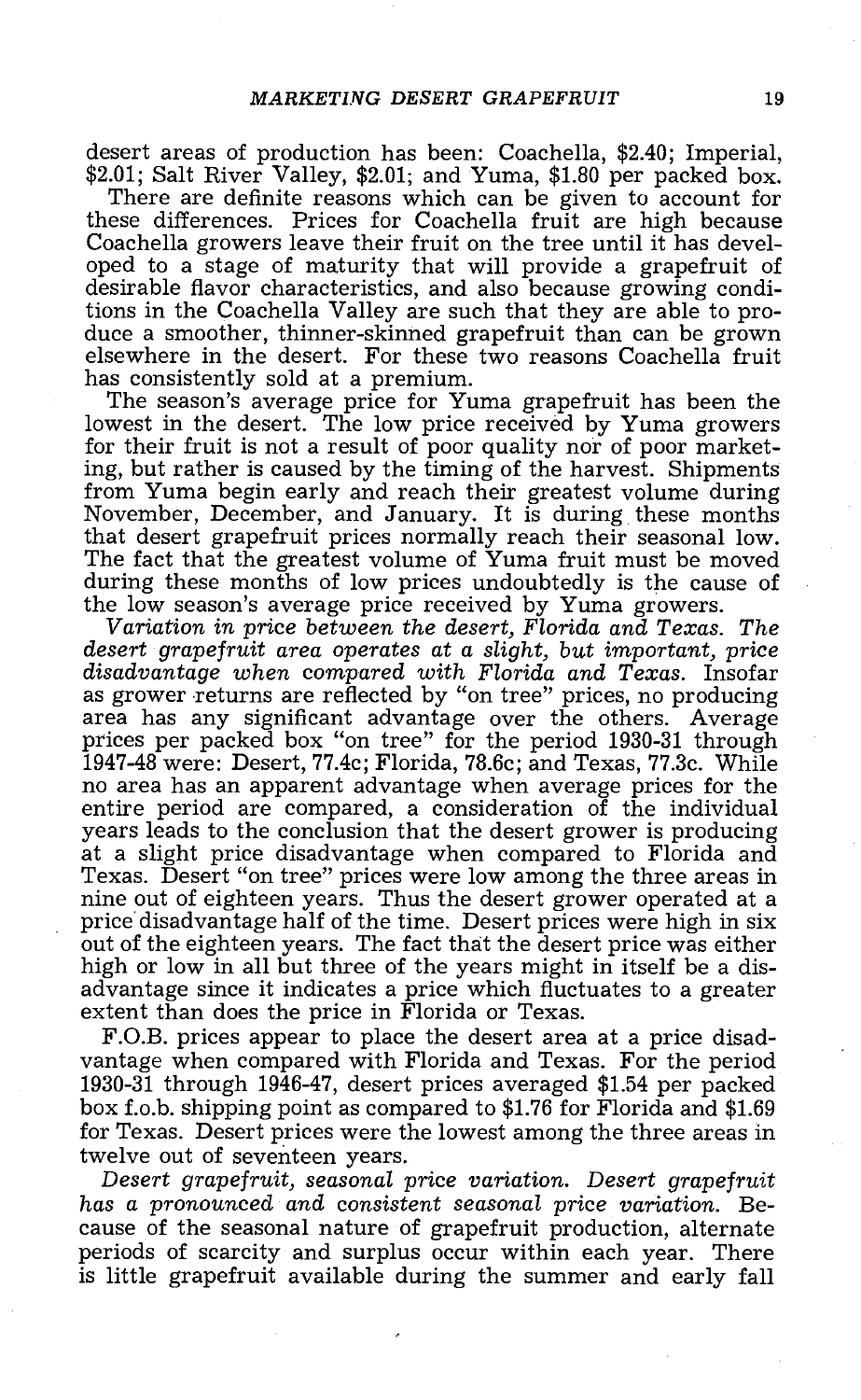20 EXPERIMENT STATION BULLETIN 221



Figure 8.—Average f.o.b. price for fresh desert grapefruit, by weeks 1941-42 through 1947-48.

and as a consequence, prices are high. There is a surplus of grapefruit available during the winter and prices are low. Figure 8 shows the pattern of this seasonal price variation for

the desert area. Prices start at a high level in October. As more fruit becomes available the price breaks rapidly, usually about the second week in November, and by December is only about half as high as it was in October. Prices then continue at this lower level until about April. At that time, Texas is nearing the end of her marketing season and markets formerly supplied almost entirely by Texas fruit then become available to shipments from the desert. In May and June the desert makes further<br>gains as Texas and Florida both have less fruit to ship and mid-<br>western and eastern markets are opened to desert grapefruit.<br>Prices usually reach a summer pe

grapefruit varied from \$500,000 to about \$2,000,000 per year.<br>Volume sold increased during this period, but prices decreased,<br>thus holding the income figure relatively steady. During the<br>war volume sold increased and the p 1944 -45. Since the war volume sold has decreased, but because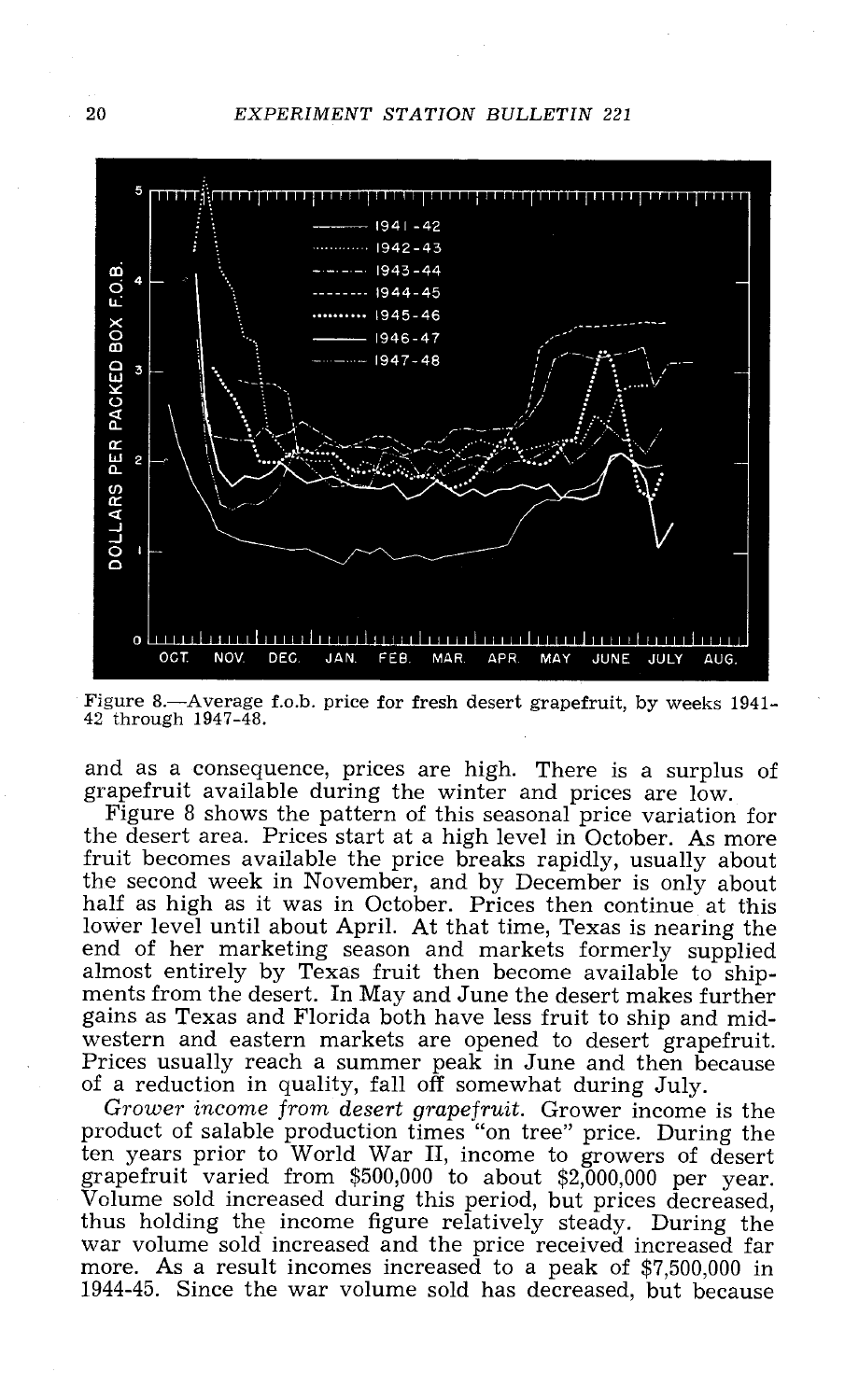## MARKETING DESERT GRAPEFRUIT 21



Figure 9.—"On tree" price, number of boxes sold, and gross farm income from desert grapefruit, 1930-31 through 1947-48.

of steadily mounting marketing costs, "on tree" prices have de- creased even more until grower income in 1947 -48 was only \$1,300,000.

Income is commonly expressed in dollars, but the real value lies only in the amount of goods and services which that income will purchase. Real income, not money income, should be used to evaluate the financial status of the desert grapefruit grower.<br>To determine real income, it is necessary to deflate current prices<br>on the basis of their purchasing power when compared to a base<br>period. When we use the peri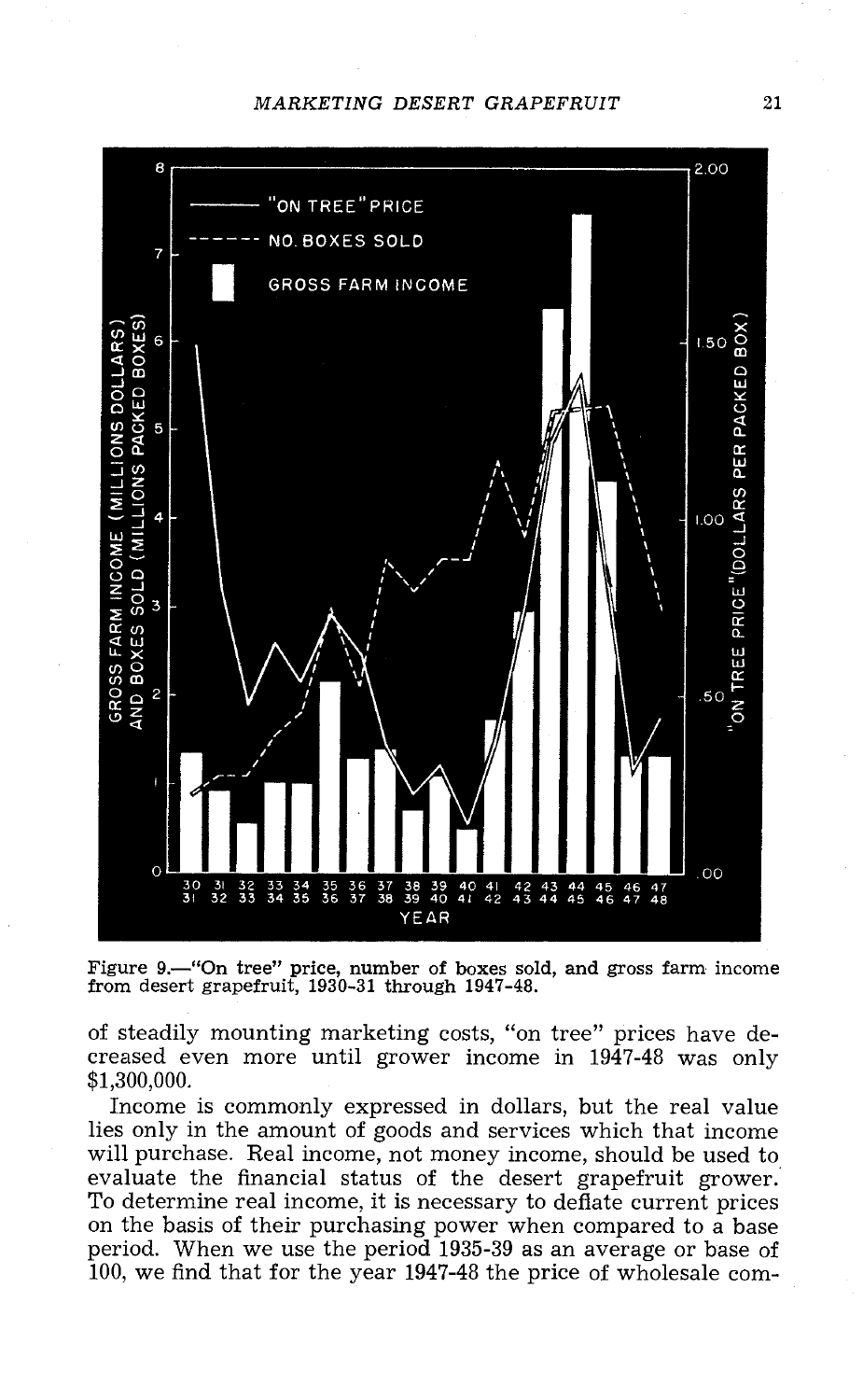| Year    | "On tree" price<br>per packed box | Index price of<br>wholesale commodities<br>B. L. S.<br>Index <sup>2</sup> | Value "on tree"<br>per packed box in<br>terms of purchas-<br>ing power |
|---------|-----------------------------------|---------------------------------------------------------------------------|------------------------------------------------------------------------|
| 1930-31 | \$1.51                            | 96                                                                        | \$1.57                                                                 |
| 1931-32 | .83                               | $83^{\circ}$                                                              | 1.00                                                                   |
| 1932-33 | .48                               | 77                                                                        | .62                                                                    |
| 1933-34 | .66                               | 90                                                                        | .73                                                                    |
| 1934-35 | .54                               | 98                                                                        | .55                                                                    |
| 1935–36 | .73                               | 100                                                                       | .73                                                                    |
| 1936-37 | .61                               | 100                                                                       | .61                                                                    |
| 1937-38 | .39                               | 107                                                                       | .36                                                                    |
| 1938-39 | .22                               | 95                                                                        | .23                                                                    |
| 1939-40 | .30                               | 98                                                                        | .31                                                                    |
| 1940-41 | .13                               | 102                                                                       | .14                                                                    |
| 1941-42 | .36                               | 119                                                                       | .30                                                                    |
| 1942-43 | .78                               | 127                                                                       | .61                                                                    |
| 1943-44 | 1.23                              | 128                                                                       | .96                                                                    |
| 1944-45 | 1.42                              | 130                                                                       | 1.09                                                                   |
| 1945-46 | .84                               | 134                                                                       | .63                                                                    |
| 1946-47 | .30                               | 176                                                                       | .17                                                                    |
| 1947-48 | .30                               | 199                                                                       | .15                                                                    |

TABLE 6.-"ON TREE" PRICE PER BOX OF ALL DESERT GRAPE-FRUIT AND VALUE PER BOX IN PURCHASING POWER, 1930 -31  $THROUGH$  1947-48<sup>1</sup>

'Source: Calculated by Department of Agricultural Economics, University of Arizona.

 $21935 - 39$  Average=100.

modities was 199 per cent of the price existing during the base period. In other words, the dollar would purchase only about half as much as it would during the 1935 -39 period. Table 6 shows "on tree" prices adjusted on this basis. Considering the last column of this table, it is seen that with the exception of 1940 -41, the last two years were the lowest on record. The low price in 1940-41 was due in part to a crop of very low quality, so it is reasonable to say that for comparable quality, the last two years have seen the lowest "real prices" in history.

One method of measuring the purchasing power of a given unit<br>of farm product is through the use of "parity price." Parity for<br>most farm products is calculated on a 1910-14 base. However,<br>grapefruit production was so small times: 1930-31, 1942-43, 1943-44, and 1944-45. In 1947-48, the f.o.b. price of desert grape fruit was  $$1.36$  below parity.

## COST OF MARKETING

The cost of marketing is second only to price in determining grower income. The depressed condition of the desert grapefruit industry is the direct result of the high cost of marketing and distribution. Prices are above prewar levels, but high costs leave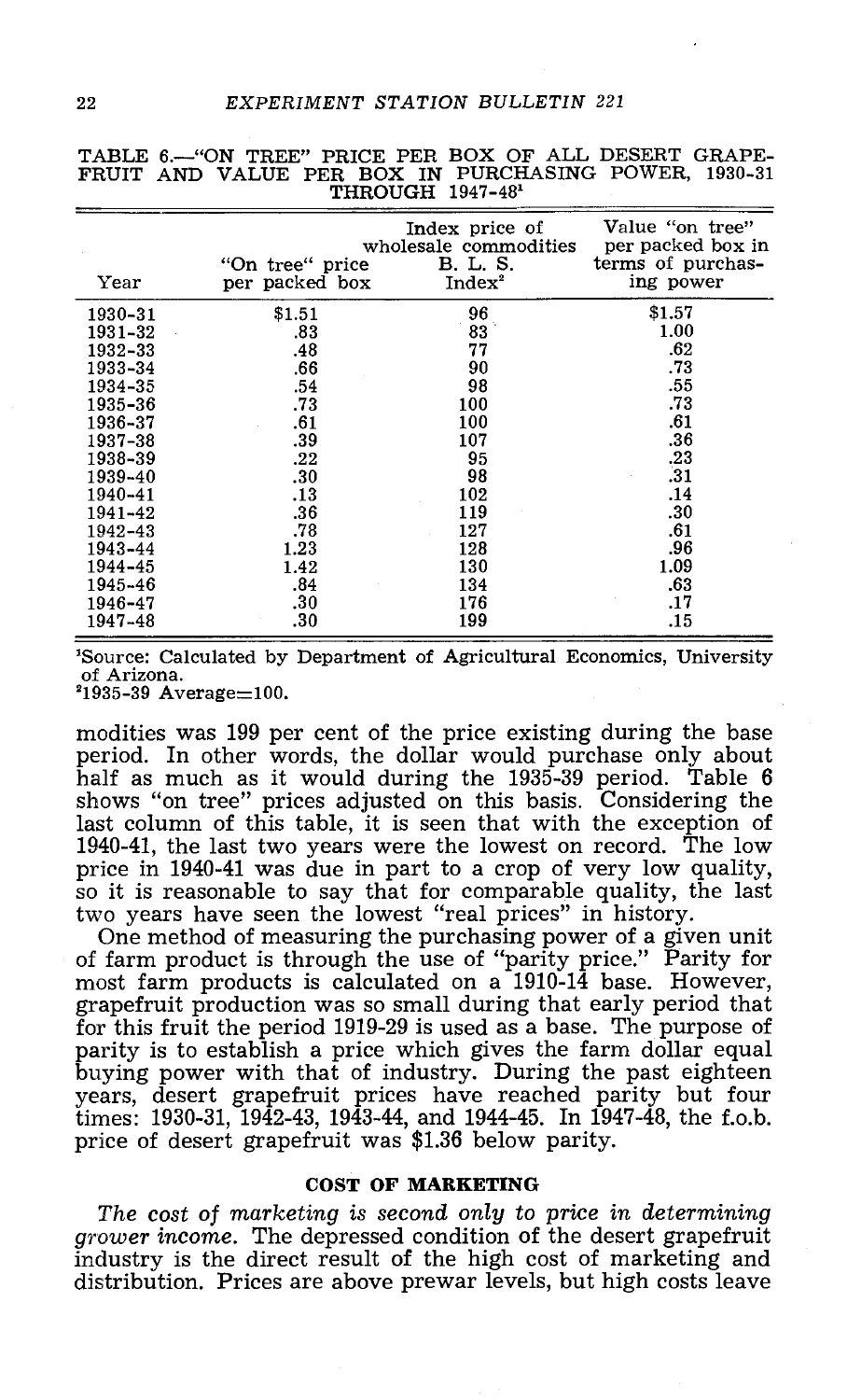## MARKETING DESERT GRAPEFRUIT 23

| Cost item | packed box total price | Cost per Per cent of |
|-----------|------------------------|----------------------|
|           | \$0.47                 | $13.0\%$             |
|           | 0.19                   | 5.0                  |
|           | 0.81                   | 23.0                 |
|           | 0.14                   | 4.0                  |
|           | 1.61                   | 45.0                 |
|           | 0.61                   | 17.0                 |
|           | 0.18                   | 5.0                  |
|           | 2.40                   | 67.0                 |
|           | 1.20                   | 33.0                 |
|           | \$3.60                 | $100.0\%$            |

TABLE 7.-THE CONSUMER'S DESERT GRAPEFRUIT DOLLAR, 1946 -471

'Data not applicable to fruit from Coachella Valley.

little return for the grower. The consumer pays a fair price for grapefruit, but very little of her purchase price is returned to the grower. Table 7 and Figure 10 indicate the distribution of the money paid by the consumer for the grapefruit which she

Three-quarters of the selling price of desert grapefruit is accounted for by three items: retailing, transportation, and pack-<br>ing. If any substantial reduction in marketing cost is to be made. it must come from reductions in one or more of these three items.

Retailing.—The retailer's margin amounts to approximately one-third of the total selling price. Out of this margin, the retailer must pay for clerk hire, rent, spoilage, licenses, taxes, and other overhead expense. While this item seems large, there are many expenses involved in the retailing of this fruit. The Bureau of Agricultural Economics, United States Department of Agriculture, is now making a detailed study of the cost of retailing citrus fruit. The University of Arizona is making a study of the retail mark -up of grapefruit and comparing this with the mark -up of other fresh fruit. There exists a wide range in retail prices for fresh grapefruit and for grapefruit products. In a study conducted by the University of Arizona in April, 1948, prices of fresh grape-<br>fruit of comparable size and grade ranged from 3c to 9c per<br>pound. The same brand of canned grapefruit juice was found at<br>prices ranging from 18c to 38c f that the lowest prices are only possible in large stores where<br>volume permits lower margins, but it is certain that prices in the<br>upper end of the range do represent excessive retail mark-up,<br>and it is against this group o direct its efforts.

Transportation.—In recent years the cost of transportation has risen to the point where it has become one of the largest single cost items in the marketing of desert grapefruit. The cost<br>of freight to western, midwestern and eastern points is shown in the accompanying table.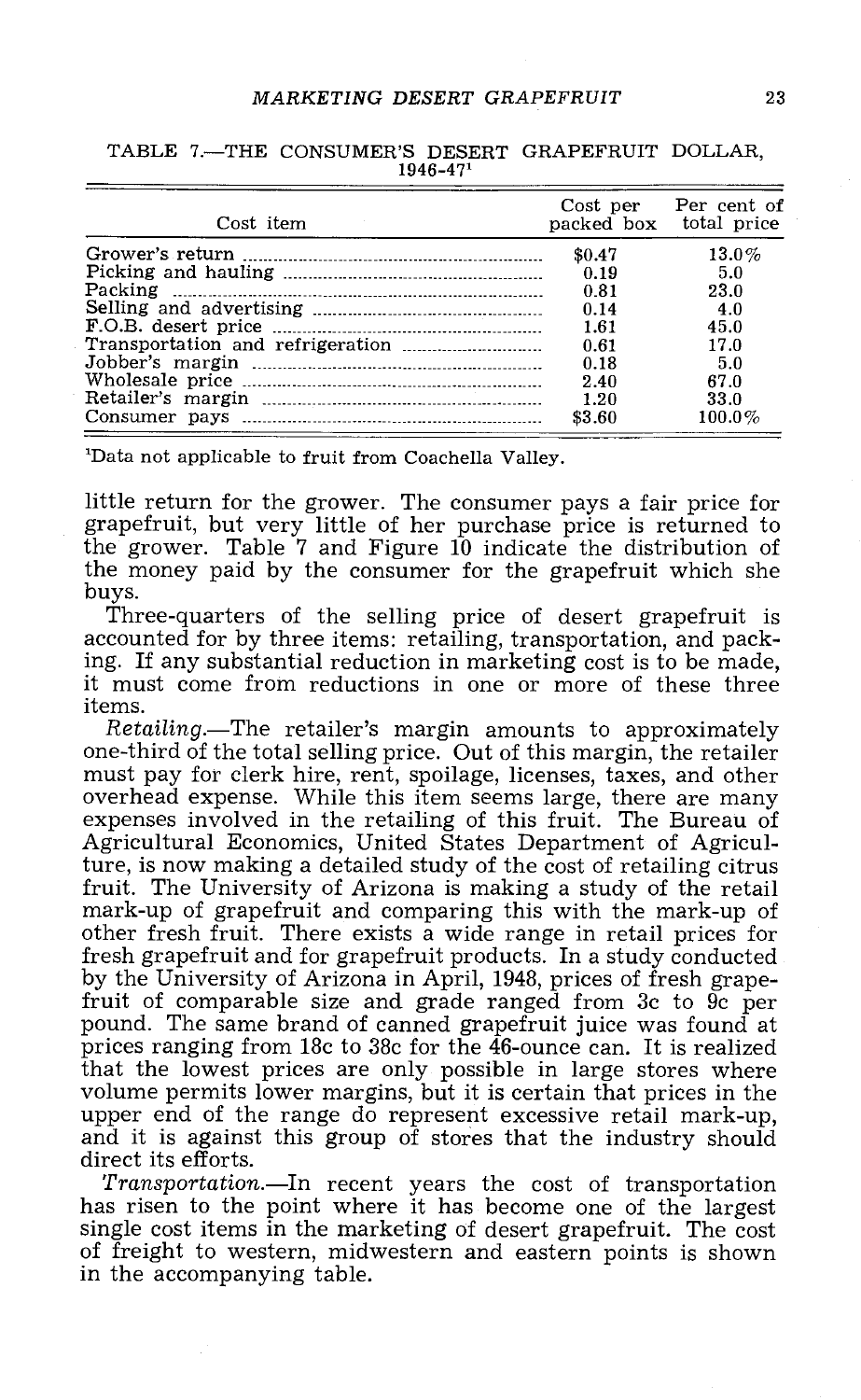

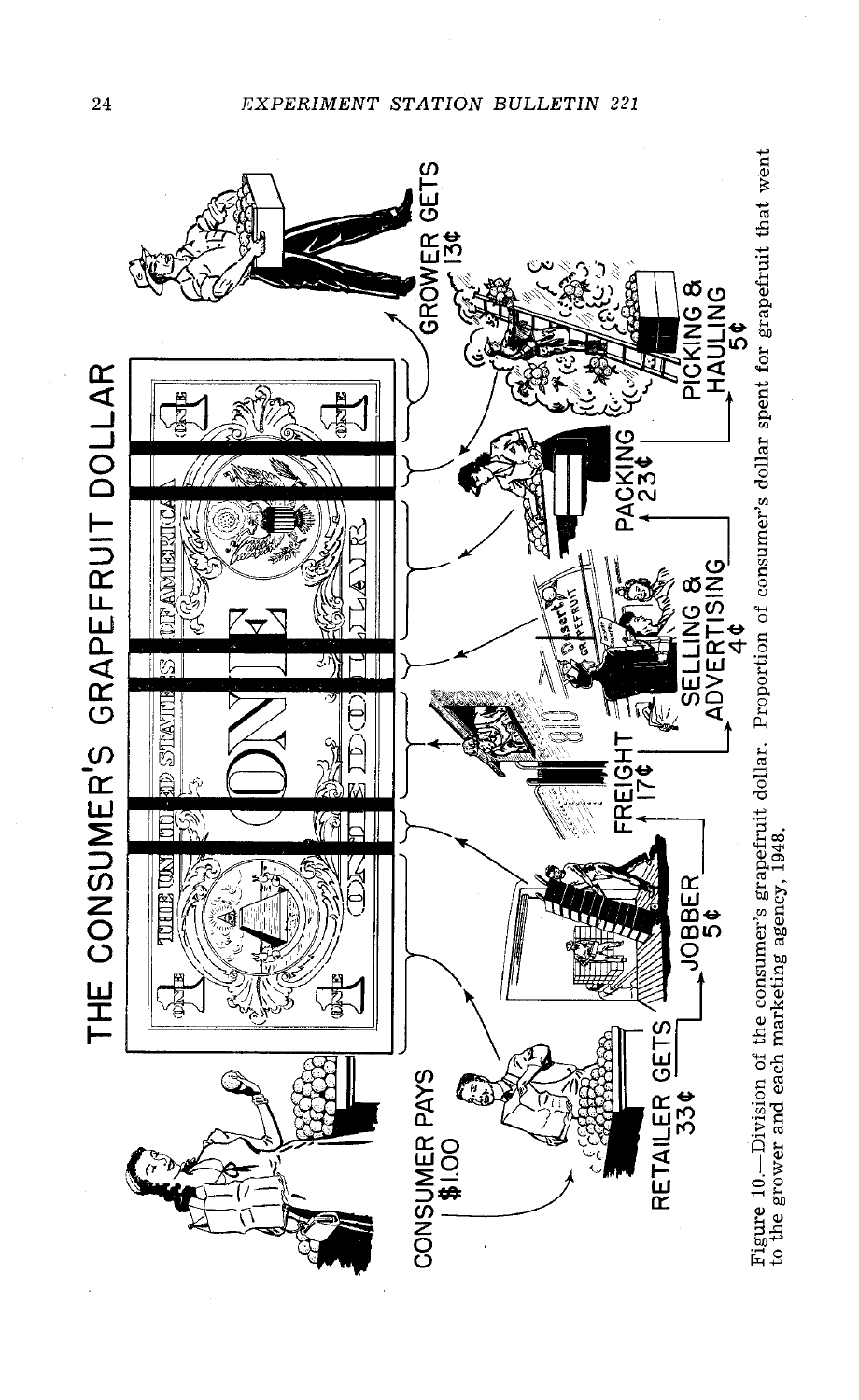# MARKETING DESERT GRAPEFRUIT 25

| Point of origin                 | Destination+                                       |        |        |        |  |
|---------------------------------|----------------------------------------------------|--------|--------|--------|--|
|                                 | Los Angeles San Francisco Seattle Chicago New York |        |        |        |  |
|                                 | (per $\text{cwt}$ .)                               |        |        |        |  |
| Phoenix, Arizona  \$ .35        | \$.55                                              | \$1.10 | \$1.70 | \$1.74 |  |
|                                 | .51                                                | 1.10   | 1.70   | 1.74   |  |
| <b>Brawley, California</b> .201 | .53t                                               | 1.10   | 1.70   | 1.74   |  |
| 104. Indio, California  .20     | .43‡                                               | 1.10   | 1.70   | 1.74   |  |
| Harlingen, Texas  1.72          | 1.72                                               | 1.72   | 1.26   | 1.55   |  |
| Orlando, Florida 1.88           | 1.88                                               | 1.88   | 1.17   | 1.06   |  |

TABLE 8.-RAILROAD FREIGHT RATES FOR GRAPEFRUIT, 1949\*

\*Source: Santa Fe Railroad, District Freight Agent, Phoenix, Arizona.<br>†All rates are subject to a 3% Federal Transportation Tax.<br>†As of present date 4% increase under Ex Parte 168 has not been granted by

the California Public Utilities Commission.

This table shows the advantage which each producing area has in relation to the nearest and most important market. The fact that Texas can effectively compete with the desert area in western markets is due to the lower cost of production, harvesting, and

packing which prevails in the lower Rio Grande Valley. The increased cost of freight can be determined by comparing present rates with those in effect eleven years ago.

TABLE 9.- FREIGHT RATES, DESERT GRAPEFRUIT, 1938 AND 1949

| From Phoenix                  | per cwt.    | To Los Angeles To San Francisco To New York<br>per cwt. | per cwt.      |
|-------------------------------|-------------|---------------------------------------------------------|---------------|
| 1949<br>1938                  | \$35<br>.22 | \$.55<br>.32                                            | \$1.74<br>.97 |
| Increase<br>Per cent increase | \$.13       | \$.23                                                   | \$77          |
| over 1938                     | 59%         | $72\%$                                                  | 79%           |

During the war, most of the desert grapefruit moved by rail. Now that the wartime shortage in gasoline and tires has come to an end, an increasingly large amount is going by truck. This is especially true in the California desert valleys as they are close to their major markets, Los Angeles and San Francisco. During<br>the 1947-48 season the California desert valleys shipped 89 per the 1947-48 season the California desert valleys shipped 89 per<br>cent of their grapefruit by truck, and Arizona 58 per cent. The remainder moved by rail. The increases in freight costs have caused many of the packing houses to give serious consideration<br>to the purchase of trucks and the trucking of their own fruit.

F.O.B. packing house costs. -In 1946-47 the f.o.b. cost of mar-<br>keting per packed box for desert grapefruit averaged about \$1.20<br>as compared with \$.66 in 1938-39. In 1947-48 costs were higher because of the freeze and the added expense of sorting out the frozen fruit, marketing costs averaging near \$1.40. In 1948-49 it appears that costs will be equal to or above 1947-48.<br>Within the four producing districts in the desert, Yuma consis-

tently has the lowest marketing costs with the other three areas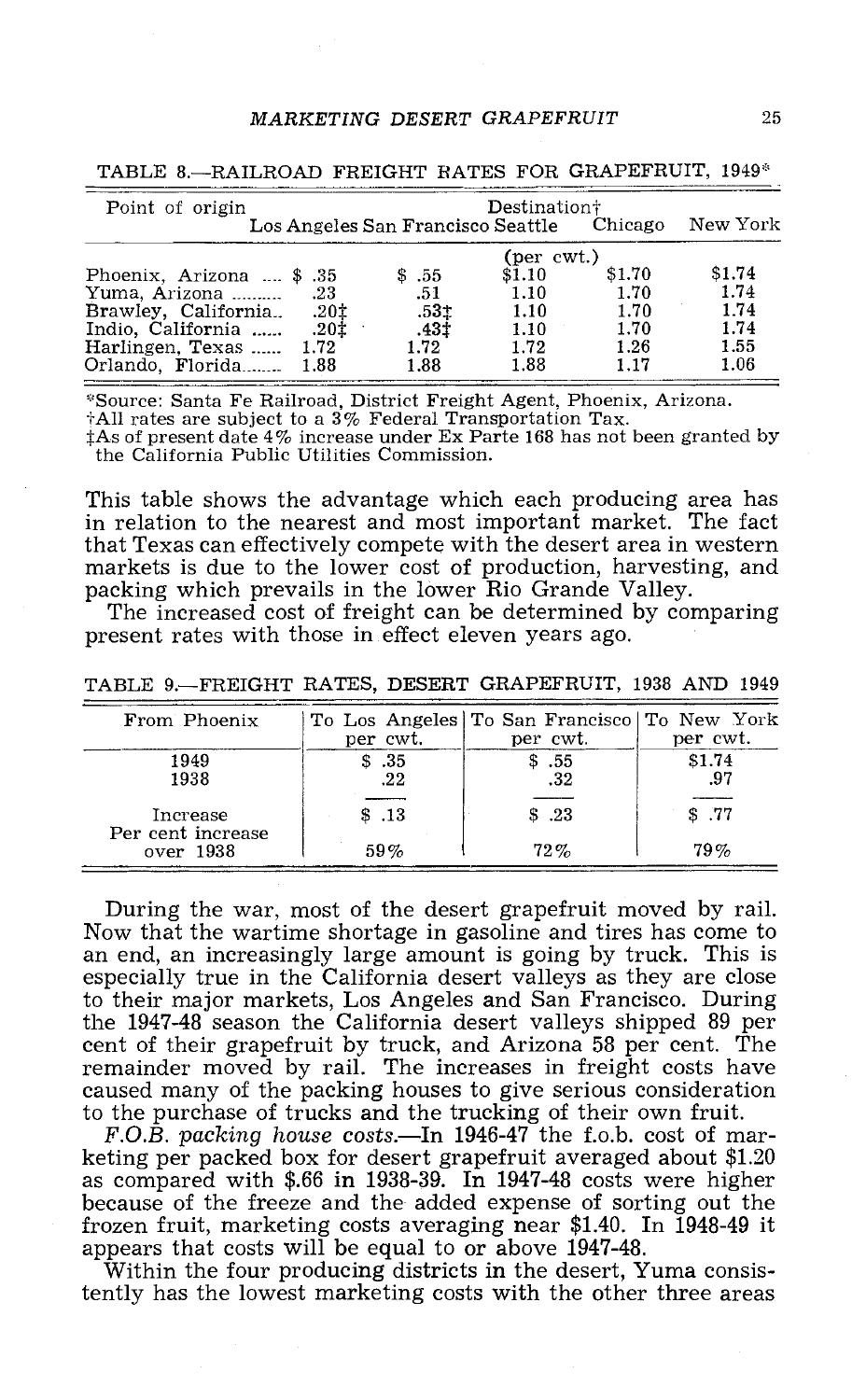| Cost item                                                      | 1938-39                   | 1946-47                           |
|----------------------------------------------------------------|---------------------------|-----------------------------------|
| Packing<br>Selling and Advertising<br>Assessments <sup>1</sup> | \$05<br>.03<br>.48<br>.10 | \$.12<br>.07<br>.81<br>.14<br>.06 |
| Total F.O.B. marketing cost                                    | .66                       | \$1.20                            |

TABLE 10.- F.O.B. PACKING HOUSE MARKETING COST FOR DESERT GRAPEFRUIT, 1938 -39 AND 1946 -47 (COST PER PACKED BOX)

'Grade and size proration and desert industry advertising program.

averaging about the same. The lower costs at Yuma are ac- counted for mainly by lower labor costs, lower overhead, and lower repair costs. The cost of marketing in 1938-39 and 1946-47 is shown in Table 10.

These higher costs come principally from an increase in the cost of packing and the increase in packing expense is due mainly to higher material and labor costs. The largest single item of expense is the box. In 1938 -39 the price of the standard nailed citrus box with lid was around 20 to 25 cents. In 1947 -48 the cost of the same box was 40 to 50 cents.

## CONCLUSIONS AND RECOMMENDATIONS

1. A shift in grapefruit production among the four desert areas is occurring. Yuma and the Coachella Valley are becoming relatively more important as producing areas, while production in the Salt River Valley and the Imperial Valley is being

reduced. This trend will continue as long as grower returns<br>continue at their present unprofitable levels.<br>The high yield per acre at Yuma and lower marketing costs<br>will tend to permit Yuma growers to remain in production

of low grower returns.<br>The Coachella Valley, while nominally a part of the desert<br>grapefruit area, produces a fruit which differs from that grown in the other three producing areas. The Coachella fruit has a smoother and thinner skin than fruit found in the rest of the desert. It has been the policy of the industry in the Coachella<br>Valley to hold fruit on the tree until it has reached a sufficient<br>degree of maturity to render it more palatable than the relatively sour, early-season fruit. The smooth, thin-skinned fruit, marketed at a reasonable stage of maturity has created a demand for Coachella fruit which has resulted in a premium price. For this reason, the Coachella Valley will continue as an important grapefruit producing area.<br>The Salt River Valley is reducing its production of grape-

fruit. High marketing costs and low yields are forcing many groves out of production. Subdividing grapefruit acreage for residential purposes near Phoenix is also an important factor in reducing commercial production.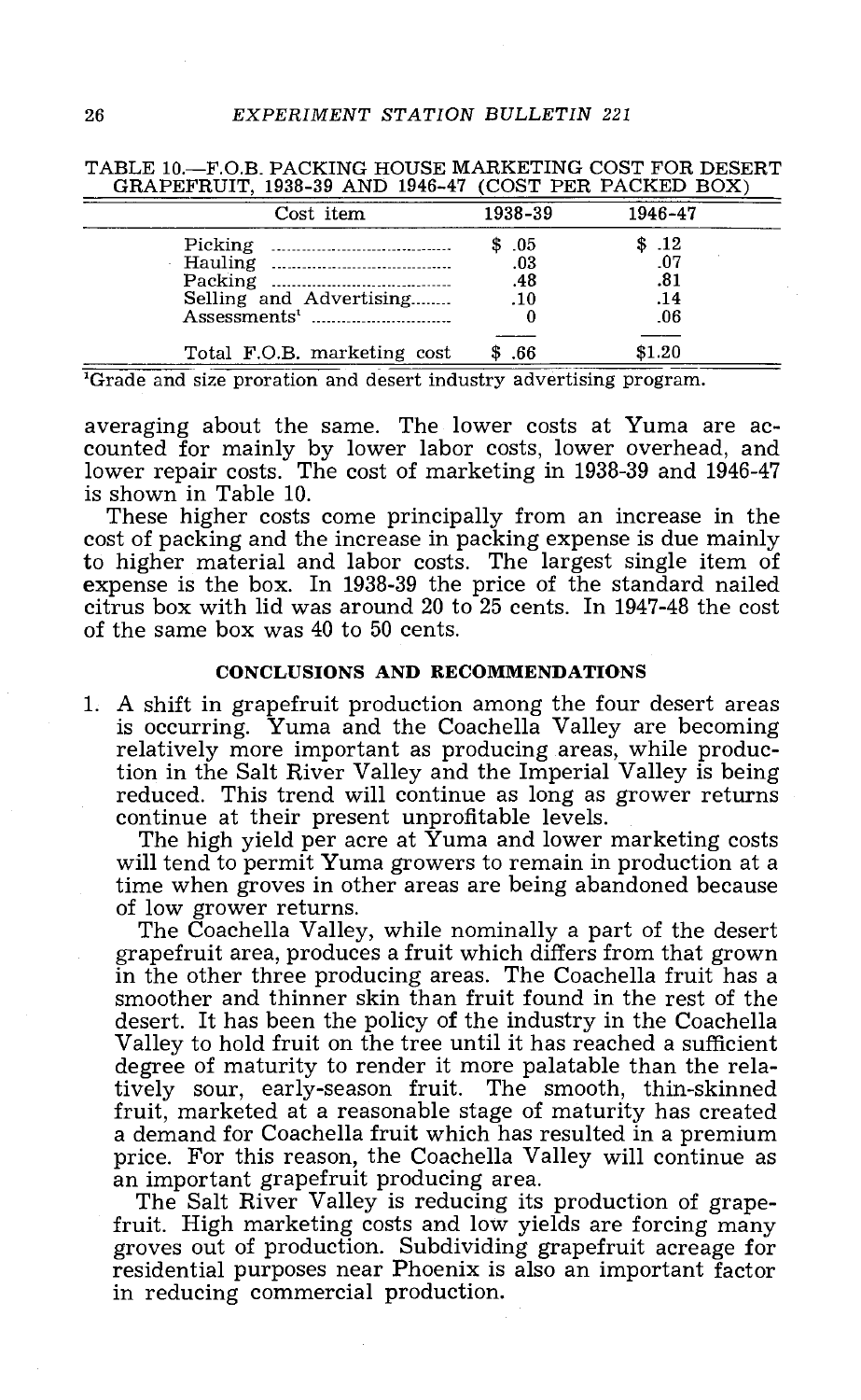The Imperial Valley produces at a disadvantage because of low yields and small fruit. A substantial reduction in grape-<br>fruit acreage in this area appears probable.

- 2. There is little chance of any substantial curtailment of grape-<br>fruit production for the United States as a whole. New acre-<br>age, planted during the war, in Florida and Texas has yet to come into bearing. Texas is rapidly overtaking Florida as the largest producing area. In each of the past four years, Texas has marketed more fresh grapefruit than Florida. The relative importance of pink -type grapefruit will increase as nearly all new plantings in recent years have been of pink or red types.
- 3. The processing of desert grapefruit can be regarded only as a salvage operation. The expansion in bearing acreage has resulted in an over-abundance of fruit, only a part of which can be sold in fresh form. As a result, an increasingly large amount of fruit has been processed. This has resulted in an oversupply of the canned product, and prices have dropped
- brought practically no return to the grower.<br> **4.** From the start of the marketing season in October until April,<br>
the market for desert grapefruit is restricted to the western<br>
states. From late April until July, the dese east. This midwestern and eastern market normally pays the most attractive prices of the year. Desert packers might consider the developing of this market in an attempt to place a larger part of their total crop in this se
- 5. There is no prospect for an increase in f.o.b. prices over the next few years. Prices may temporarily increase due to freeze damage, but in the long run, f.o.b. prices will decline from their present level. The readjustment now taking place from the war-time inflationary period can only result in lower<br>f.o.b. prices.

It is doubtful that there will be any significant reduction in "on tree" prices. Further reduction would force many growers out of production. A general decrease in the price level would cause a corresponding decrease in f.o.b. costs. price of grapefruit is already low when compared with other<br>products, it would be expected that the decline in marketing<br>costs might even be greater than the decline in f.o.b. price.

If such were the case, "on tree" prices might actually increase.<br>6. The critical condition of the desert grapefruit industry is in part the result of high marketing costs. The consumer is paying good prices for the fruit, but the producer receives little or nothing for his labor and investment. The cost of marketing desert grapefruit will decrease as wages and the cost of materials decrease.

for desert grapefruit.  $\overline{A}$  study of retail margins for grapefruit and grapefruit products is being conducted by the University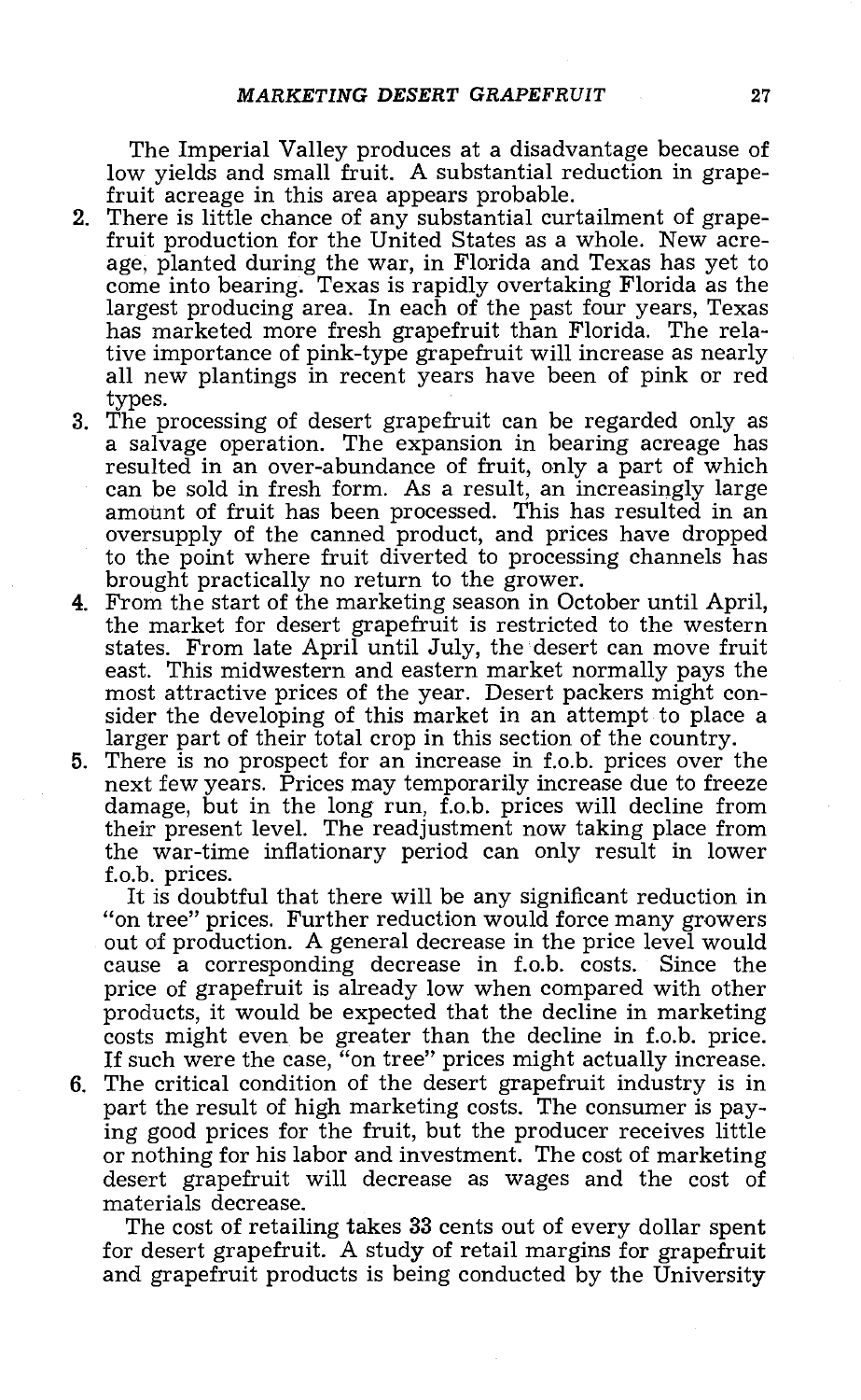of Arizona in approximately 500 retail grocery stores in Los Angeles. This study will determine the mark -up for grapefruit and grapefruit products and compare this mark -up with that of other fresh fruits and canned products. Information on certain retailing practices is also being collected. The desert grapefruit industry should see that the public is adequately

use every opportunity to bring to the public information concerning grapefruit marketing costs and margins.<br>The cost of transportation has increased since the war to a<br>point where it has become a major marketing cost. Some their own fruit in an effort to reduce this cost. Freight on desert grapefruit is calculated on the basis of a 76-pound packed box. It is of the opinion of the industry that a packed box of desert grapefruit did not weigh 76 pounds. In order to been undertaken by the University of Arizona as a part of a regional research project concerning the marketing of desert grapefruit. During the past year and a half, approximately<br>15,000 boxes have been weighed, and weights to date indicate an actual weight of around 70 pounds. If the estimated 76-<br>pound weight can be reduced to 70 pounds, a substantial<br>saving in freight is possible.

The increase in the cost of packing has been principally an increase in the cost of the box and in the cost of labor. A detailed study of the over-all cost of packing is now in progress at the University of Arizona. The cost of the box is the largest<br>single item in the packing operation. Tests with a new paper-<br>board citrus box developed by the Container Corporation of<br>America and the University of Arizon

Hauling costs from the grove to the packing house have been reduced by some packing houses through the use of a<br>bulk-handling system and the elimination of the use of field boxes. A study just completed indicates that substantial savand that in most cases first-year savings will pay for the equipment and installation of the bulk system.